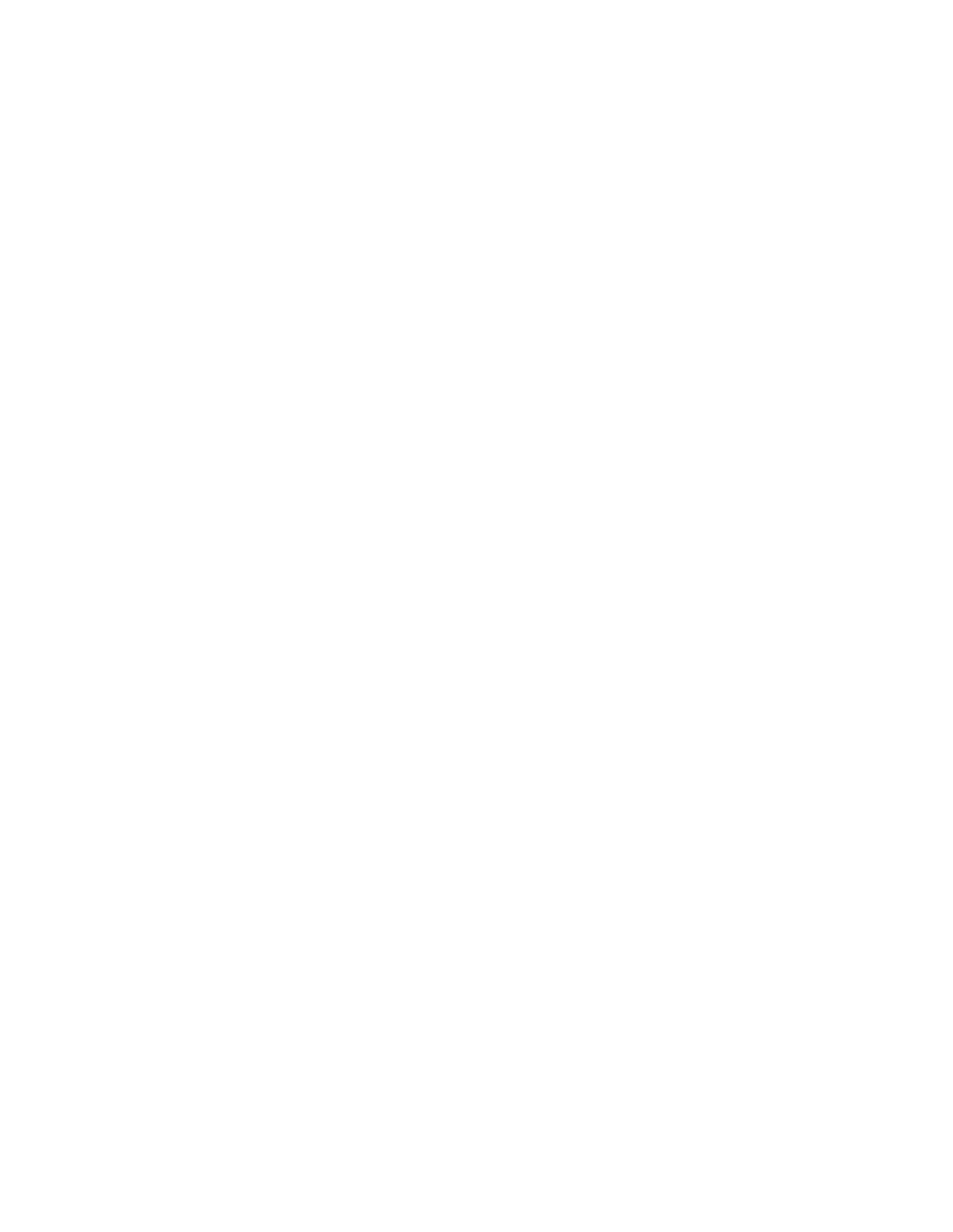# **11. Implementation Strategy**

The Fort Gordon Regional Growth Management Plan (GMP) evaluates the potential impacts of growth at Fort Gordon and assesses strategies to manage growth in way that benefits both civilian and military communities. The recommendations in the previous sections provide a practical, coordinated approach to the continued success of the communities within the Study Area.

Each of the recommendations incorporates one or more actions that can be implemented to mitigate impacts to transportation facilities, fire and emergency services, police services, the Study Area's economy and employment, education, health care, childcare, housing, and infrastructure. The recommended strategies function as tools to aid the community in their goal of ensuring the continued sustainability of the military mission at the Installation and the efficient operation of the surrounding communities.

The question then becomes, "How do we implement the recommendations?" The process for implementation can be confusing and complicated. The recommendations themselves vary as well as the processes and procedures of the municipalities implementing them. However, if the recommendations remain as words in a report, the intent of the plan is not accomplished. Through actual implementation, the community and the military are able to fulfill the goal of the GMP and work together to create a thriving community while maintaining support for the mission at Fort Gordon.

# **11.1. Recommendation Implementation**

The recommendations from Chapters 3 through 10 of the GMP were provided in a spreadsheet to members of the Advisory Group for their input on ranking and prioritization. Each member of the Advisory Group was asked to consider the importance of the recommendation and its achievability, and rank each of these factors on a scale of 1-4, with one being the most important or achievable and four being the least important or achievable. The average score for importance, achievability, and overall score for each recommendation was then calculated.

For most of the recommendations, the differences in average scores between importance and achievability were less than one. However, nine of the recommendations were seen as being more achievable than important, with differences in average scores of greater than one. There were no recommendations that were seen as being greatly more important than achievable.

The recommendations have been organized into three priority groups based on the average total score of the rankings. Priority Group One represents the most achievable and important, Priority Group Two represents the moderately achievable and important, and Priority Group Three represents the least important and achievable.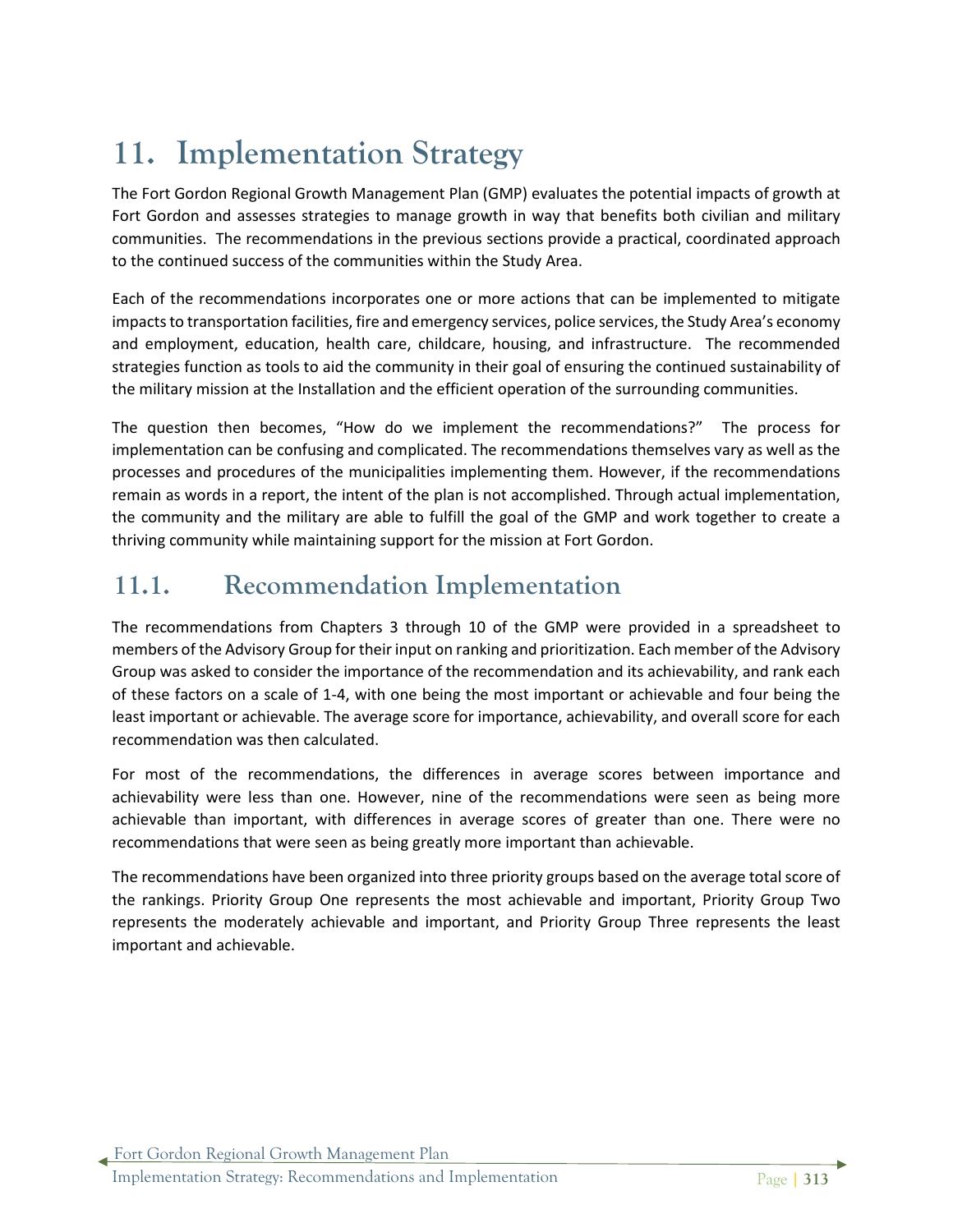# **11.1.1. Priority Group One**

# **Transportation**

| 3.6: Improvements to Avenue of the States/Tobacco Road (Gate 5)                |                 |  |                                                                      |
|--------------------------------------------------------------------------------|-----------------|--|----------------------------------------------------------------------|
| Responsible Party: Augusta MPO; County Priority: Group One                     |                 |  |                                                                      |
| Government                                                                     |                 |  |                                                                      |
| Discussion: Install traffic signals at both ramp terminals                     |                 |  |                                                                      |
| <b>Timeline:</b>                                                               | Within 10 years |  |                                                                      |
| \$635,000 to \$750,000<br><b>Estimated Costs:</b>                              |                 |  |                                                                      |
| <b>Financing Mechanisms:</b><br>Federal, State, and Local Transportation funds |                 |  |                                                                      |
| Indicator:                                                                     |                 |  | Inclusion in the MPO's schedule of improvements or the CSRA T-SPLOST |

# Public Services – Fire and EMS

| 4.1: Advertise volunteer fire department opportunities with new Cyber Command elements moving            |         |                                                                      |  |
|----------------------------------------------------------------------------------------------------------|---------|----------------------------------------------------------------------|--|
| into the area and identify qualified potential volunteers currently on Fort Gordon living in             |         |                                                                      |  |
| surrounding communities.                                                                                 |         |                                                                      |  |
| <b>Responsible Party: Local Fire Departments</b><br><b>Priority: Group One</b>                           |         |                                                                      |  |
| Discussion: In order to increase participation in local volunteer fire departments, notify new personnel |         |                                                                      |  |
| coming into the area about the opportunity to volunteer. Local fire departments should coordinate        |         |                                                                      |  |
| with the Installation to identify ways to notify potential recruits.                                     |         |                                                                      |  |
| Timeline:                                                                                                | Ongoing |                                                                      |  |
| <b>Estimated Costs:</b>                                                                                  |         | Costs for this recommendation should be minimal, limited to printing |  |
|                                                                                                          |         | materials for sending out or time for sending out emails.            |  |

|            | Financing Mechanisms:   Local Volunteer fire Department's existing budgets |
|------------|----------------------------------------------------------------------------|
| Indicator: | Number of new recruits.                                                    |

| 4.4: Close gaps is fire service response times – use a drive time analysis to identify areas that are not<br>adequately served by existing fire stations to plan the locations of future fire stations to close service |                                                                            |                                                          |
|-------------------------------------------------------------------------------------------------------------------------------------------------------------------------------------------------------------------------|----------------------------------------------------------------------------|----------------------------------------------------------|
| gaps.                                                                                                                                                                                                                   |                                                                            |                                                          |
| <b>Responsible Party: Local Fire Departments</b>                                                                                                                                                                        |                                                                            | <b>Priority: Group One</b>                               |
| Discussion: Use a drive time analysis to identify areas that are outside of the minimum response time                                                                                                                   |                                                                            |                                                          |
| window. Use these under-served areas to identify locations for future fire stations to improve fire                                                                                                                     |                                                                            |                                                          |
| service coverage.                                                                                                                                                                                                       |                                                                            |                                                          |
| Timeline:                                                                                                                                                                                                               | Ongoing                                                                    |                                                          |
| <b>Estimated Costs:</b>                                                                                                                                                                                                 | Costs for this recommendation should be moderate, associated with hiring a |                                                          |
|                                                                                                                                                                                                                         | consultant to perform the drive time analysis and produce a report.        |                                                          |
| <b>Financing Mechanisms:</b>                                                                                                                                                                                            | Local regular and Volunteer Fire Departments' existing budgets; additional |                                                          |
|                                                                                                                                                                                                                         | funds, grants or fundraising may be needed.                                |                                                          |
| Indicator:                                                                                                                                                                                                              |                                                                            | Report identifying the locations of the gaps in service. |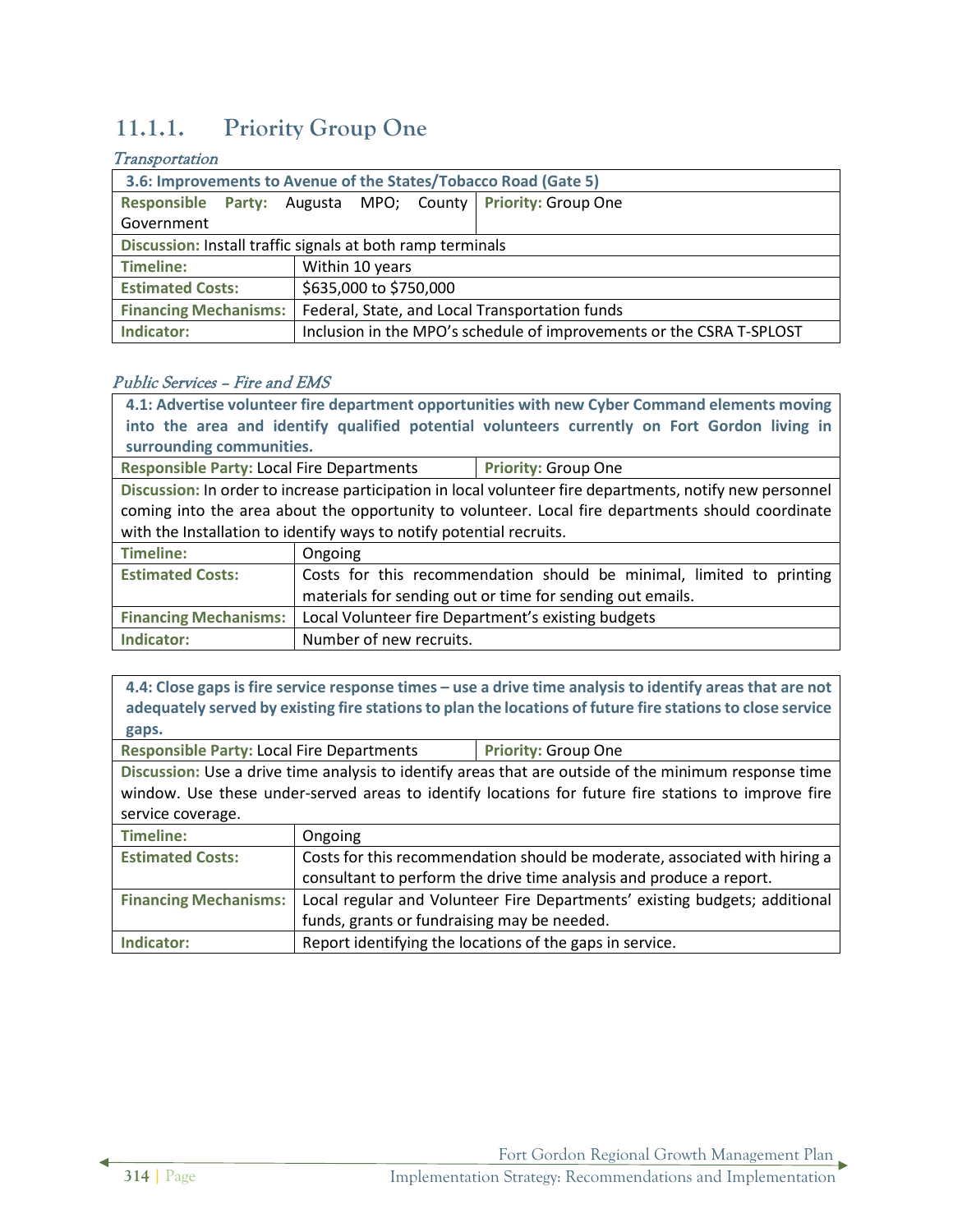**4.5: Apply for grants, including Federal Emergency Management Agency (FEMA) grants: Assistance to Firefighters Grants, FEMA Fire Prevention and Safety Grants, FEMA Staffing for Adequate Fire and Emergency Response Grant, and state grants for firefighting assistance** 

**Responsible Party:** Local Fire Departments, CSRA **Priority:** Group One Regional Commission

**Discussion:** Administered by the Federal Emergency Management Agency, these grant programs help firefighters and other first responders obtain critically needed equipment, protective gear, emergency vehicles, training, and other resources needed to provide fire and EMS services to the public, reduce injuries and prevent deaths related to fire hazards among high-risk population, enhance fire department abilities to comply with staffing, response, and operational standards established by the National Fire Protection Association, and to increase firefighting capacity.

| Timeline:               | Ongoing                                                                                               |
|-------------------------|-------------------------------------------------------------------------------------------------------|
| <b>Estimated Costs:</b> | Costs for this recommendation should be minimal, as existing staff who apply                          |
|                         | for grants on behalf of local fire departments can add this grant to their                            |
|                         | activities.                                                                                           |
|                         | Financing Mechanisms:   If additional personnel or additional hours for existing personnel is needed, |
|                         | each department's typical source for salaries can be used.                                            |
| Indicator:              | Completed grant applications; amount of grant funding awarded                                         |

# Public Services – Police

| 4.12: Expand recruitment efforts                            |                                                                         |                                  |                                                                                                      |
|-------------------------------------------------------------|-------------------------------------------------------------------------|----------------------------------|------------------------------------------------------------------------------------------------------|
| Responsible Party: Local Law Enforcement                    |                                                                         |                                  | <b>Priority: Group One</b>                                                                           |
| Agencies                                                    |                                                                         |                                  |                                                                                                      |
|                                                             |                                                                         |                                  | Discussion: Having an online recruitment website separate from the municipal website that highlights |
| the day-to-day aspects of the job, can bring in applicants. |                                                                         |                                  |                                                                                                      |
| <b>Timeline:</b>                                            | Ongoing                                                                 |                                  |                                                                                                      |
| <b>Estimated Costs:</b>                                     | Costs for this recommendation should be minimal, limited to the cost of |                                  |                                                                                                      |
|                                                             | creating and maintaining an additional website                          |                                  |                                                                                                      |
| <b>Financing Mechanisms:</b>                                |                                                                         | Typical revenue or grant funding |                                                                                                      |
| Indicator:                                                  |                                                                         |                                  | Website centered on recruitment of new officers                                                      |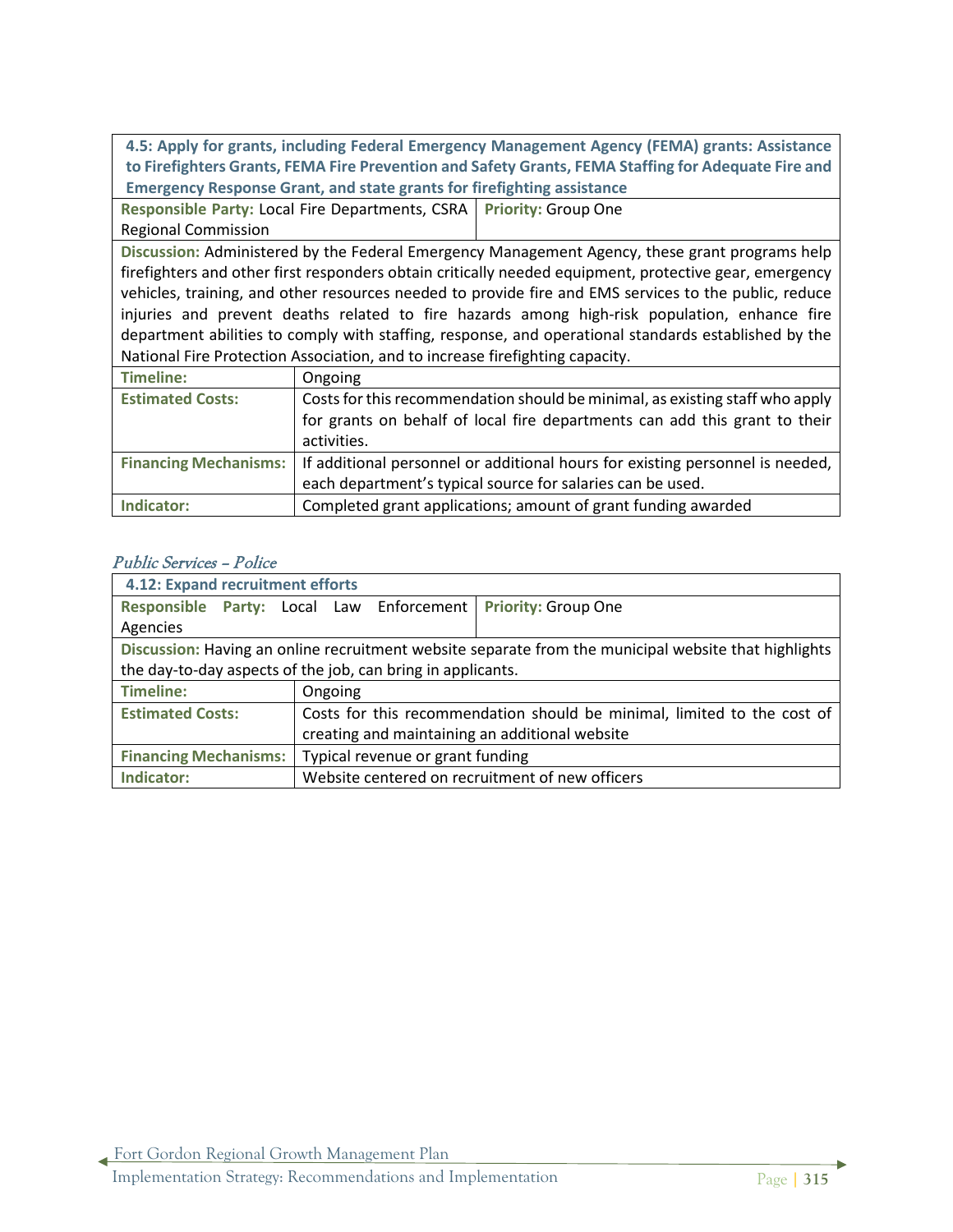# Employment, Economic Development, and Workforce Development

**5.4: Leverage Existing Initiatives and Investments in Cyber at Fort Gordon**

**Responsible Party: CSRA Alliance for Fort Gordon | Priority: Group One** 

**Discussion:** Fort Gordon is experiencing tremendous investment and growth due to the movement of U.S. Army Cyber Headquarters from facilities in Virginia, Maryland, and Washington, DC. This expansion includes over 80 major construction and renovation projects that will bring nearly \$2 billion of investment over the next ten years. This development includes projects like the Cyber Center Schoolhouse and Army Cyber Headquarters. The Fort is in tremendous position to continue leveraging these investments to promote future economic development. A working group within the CSRA Alliance for Fort Gordon could be formed to identify specific opportunities for public private partnerships that capitalize on the Fort's strengths. This includes cyber but also energy related investments.

| Timeline:                    | Mid-term (4-5 years)                                                      |
|------------------------------|---------------------------------------------------------------------------|
| <b>Estimated Costs:</b>      | Moderate                                                                  |
| <b>Financing Mechanisms:</b> | Funding for this initiative could be provided by the Economic Development |
|                              | Administration, FCC Universal Service Fund, as well as the Department of  |
|                              | Agriculture. USDA grants that could be eligible include USDA Rural        |
|                              | Development, USDA Telecommunications Infrastructure Loan Program, and     |
|                              | USDA Community Connect Grant Program.                                     |
| Indicator:                   | Establishment of a working group                                          |

#### Education

| 6.1: School boards annually track school facility needs including need for new schools and facility<br>renovations. Continue these efforts and collaborate with local planning departments to track new |                                                                         |                                                                       |  |
|---------------------------------------------------------------------------------------------------------------------------------------------------------------------------------------------------------|-------------------------------------------------------------------------|-----------------------------------------------------------------------|--|
|                                                                                                                                                                                                         | residential growth to identify where growth and demand will be highest. |                                                                       |  |
| <b>Responsible Party: School Board</b><br><b>Priority: Group One</b>                                                                                                                                    |                                                                         |                                                                       |  |
| Discussion: The location of future growth will determine where new schools are needed. School boards                                                                                                    |                                                                         |                                                                       |  |
| should coordinate with local planning departments to identify where new development is going to be                                                                                                      |                                                                         |                                                                       |  |
| located and determine what the future needs for schools will be.                                                                                                                                        |                                                                         |                                                                       |  |
| <b>Timeline:</b>                                                                                                                                                                                        | Short-term (1-3 years)                                                  |                                                                       |  |
| <b>Estimated Costs:</b>                                                                                                                                                                                 | Minimal                                                                 |                                                                       |  |
| <b>Financing Mechanisms:</b>                                                                                                                                                                            | Regular School Board budget                                             |                                                                       |  |
| Indicator:                                                                                                                                                                                              |                                                                         | Formalized coordination activities between the School Board and local |  |
|                                                                                                                                                                                                         | planning departments.                                                   |                                                                       |  |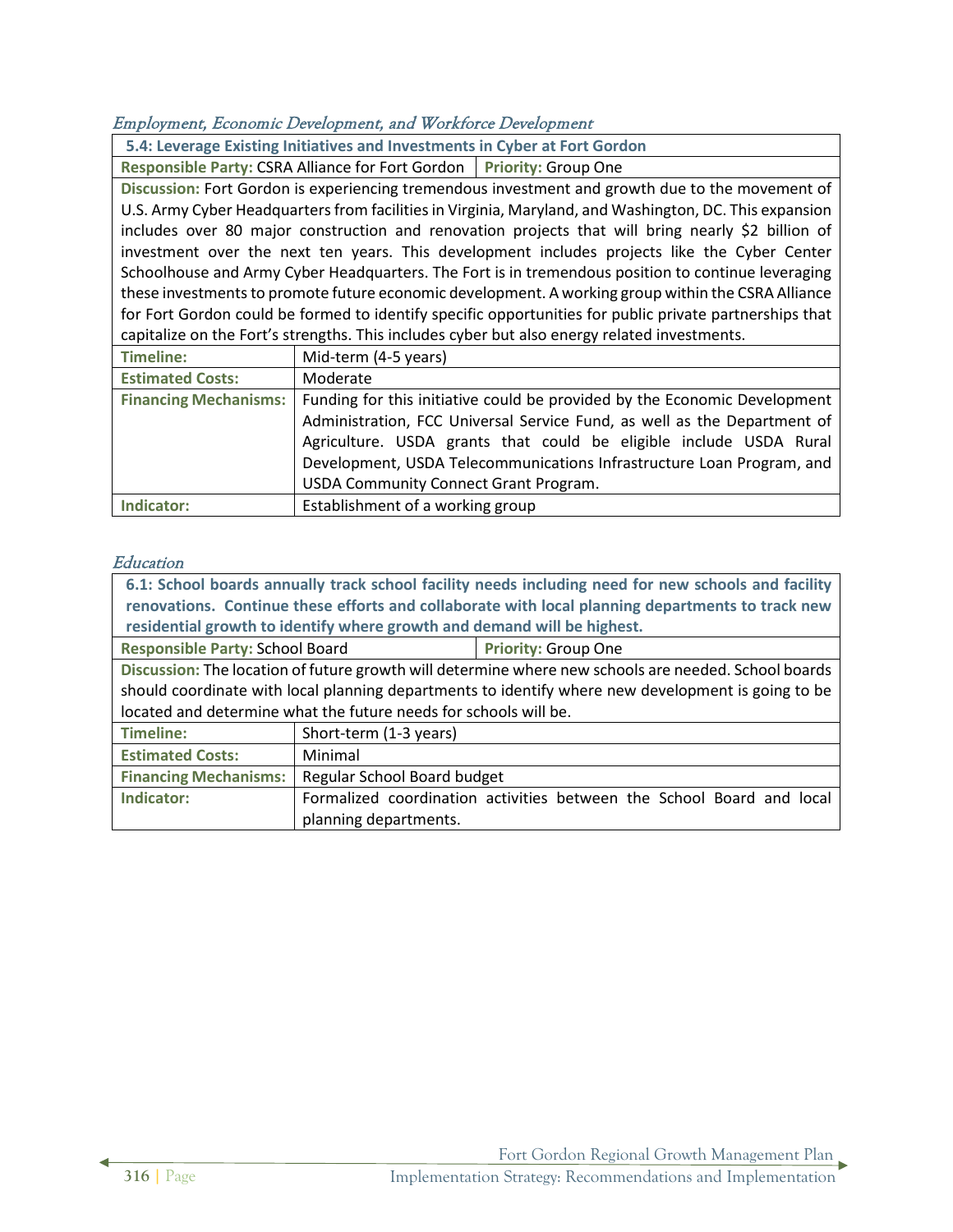**6.7: Work with community planners to identify upcoming large-scale residential developments, including large-scale residential rezoning applications. Partner with developers for dedication of future school sites.**

**Responsible Party:** School Boards, Planning **Departments Priority:** Group One

**Discussion:** When new large scale residential developments are being rezoned, partner with community planners and developers for dedication of land for future school sites. This strategy has helped to provide land for a needed school in Dalton, Georgia in 2017. Donation of land for schools is supported by State of Georgia Code (GA Code §48-7-29.12) which provides a tax credit for the donation of real property to governmental agency or a bona fide charitable nonprofit organization.

| Timeline:                    | Mid-term (4-5 years)                                                         |  |
|------------------------------|------------------------------------------------------------------------------|--|
| <b>Estimated Costs:</b>      | Minimal; coordination activities could be performed by existing school board |  |
|                              | staff.                                                                       |  |
| <b>Financing Mechanisms:</b> | Regular School Board budget, grants                                          |  |
| Indicator:                   | Formal coordination mechanisms between the school board and planning         |  |
|                              | departments.                                                                 |  |

# Health Care

**7.7: Communicate future hospital capacity needs to existing hospitals to assess current expansion planning.**

| Responsible Party: Local economic development   Priority: Group One |  |
|---------------------------------------------------------------------|--|
| organizations, CSRA Regional Commission                             |  |

**Discussion:** Hospitals are currently overindexed against national averages, which means that the Study Area has more hospitals per capita than the average American community. Growth will reduce that surplus but will not eliminated it. However, the presence of the large medical teaching facilities may somewhat misrepresent capacity, particularly if those facilities draw out-of-area patients. Based on anticipated growth rates, an additional capacity of roughly 1,585 hospital employees will be needed to maintain service levels at their current level in the face of increased growth. This is roughly the equivalent of a new hospital of average size in the area and suggests demand for an additional hospital to be built in the area, or at least significant hospital expansion.

| Timeline:               | Short-term (1-3 years)                                                    |
|-------------------------|---------------------------------------------------------------------------|
| <b>Estimated Costs:</b> | Low                                                                       |
|                         | Financing Mechanisms:   Health Care philanthropy, medical schools, grants |
| Indicator:              | Communications plan                                                       |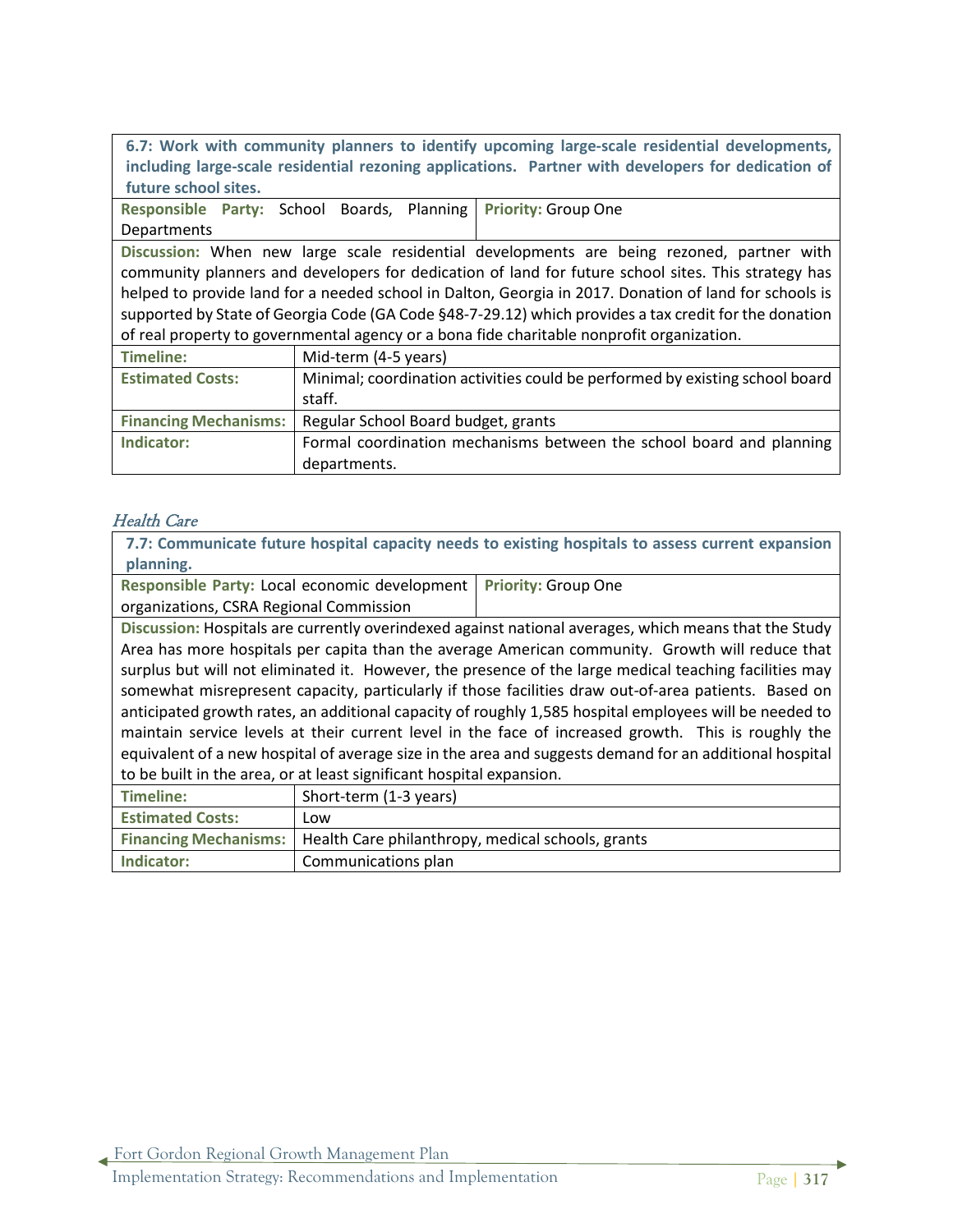**7.9: Join working partnerships with on-Installation resources and public health agencies to understand and leverage current capacity to expand capacity to prevent and treat mental health and substance abuse issues.**

**Responsible Party:** Fort Gordon, local public **Priority:** Group One health departments

**Discussion:** Aside from being impacted by the accelerated growth, mental health and substance abuse issues are likely to be disproportionately impacted by the addition of military personnel whose age profile falls into a more vulnerable area. Mental health providers, while a broader field than substance abuse, may provide a proxy measure for current capacity, and that occupation is notably underrepresented in the Study Area compared to national averages. Increasing the number of mental health providers by nearly double (180 to 338) would meet current national ratios. Working with the base is an obvious solution to this program. Substance abuse is also typically a high priority for public health departments.

| Timeline:               | Short-term (1-3 years)                                               |
|-------------------------|----------------------------------------------------------------------|
| <b>Estimated Costs:</b> | Low                                                                  |
|                         | Financing Mechanisms:   Fort Gordon, local public health departments |
| Indicator:              | Expanded mental health and substance abuse treatment capacity        |

# Housing

| 8.6: Promote connections between local planners, developers, and builders to identify sites for<br>future development and address challenges regarding land use, zoning, development regulations,<br>and the building process. |                                                     |  |  |
|--------------------------------------------------------------------------------------------------------------------------------------------------------------------------------------------------------------------------------|-----------------------------------------------------|--|--|
| Responsible Party: Regional Housing Leadership<br><b>Priority: Group One</b>                                                                                                                                                   |                                                     |  |  |
| Team                                                                                                                                                                                                                           |                                                     |  |  |
| Discussion: Facilitating connections between those involved in the development of housing can lead to                                                                                                                          |                                                     |  |  |
| a streamlined process for development.                                                                                                                                                                                         |                                                     |  |  |
| <b>Timeline:</b>                                                                                                                                                                                                               | Mid-term (4-5 years)                                |  |  |
| <b>Estimated Costs:</b>                                                                                                                                                                                                        | Moderate                                            |  |  |
| <b>Financing Mechanisms:</b>                                                                                                                                                                                                   | Grants or regular staff time                        |  |  |
| Indicator:                                                                                                                                                                                                                     | Program for connecting builders and property owners |  |  |

**8.18: Ensure policies place considerable development constraints around the Installation.**

**Responsible Party: Local Departments | Priority: Group One Discussion:** Development of housing for staff at the Installation must strike a delicate balance – close enough to minimize commute times and provide easy access, but far enough away that encroachment at the Installation is not a problem. Developing a series of policies that guide development around the installation can help with this challenge.

| Timeline:                                         | Long-term            |
|---------------------------------------------------|----------------------|
| <b>Estimated Costs:</b>                           | Moderate (4-5 years) |
| <b>Financing Mechanisms:</b> Grants or staff time |                      |
| Indicator:                                        | Development policies |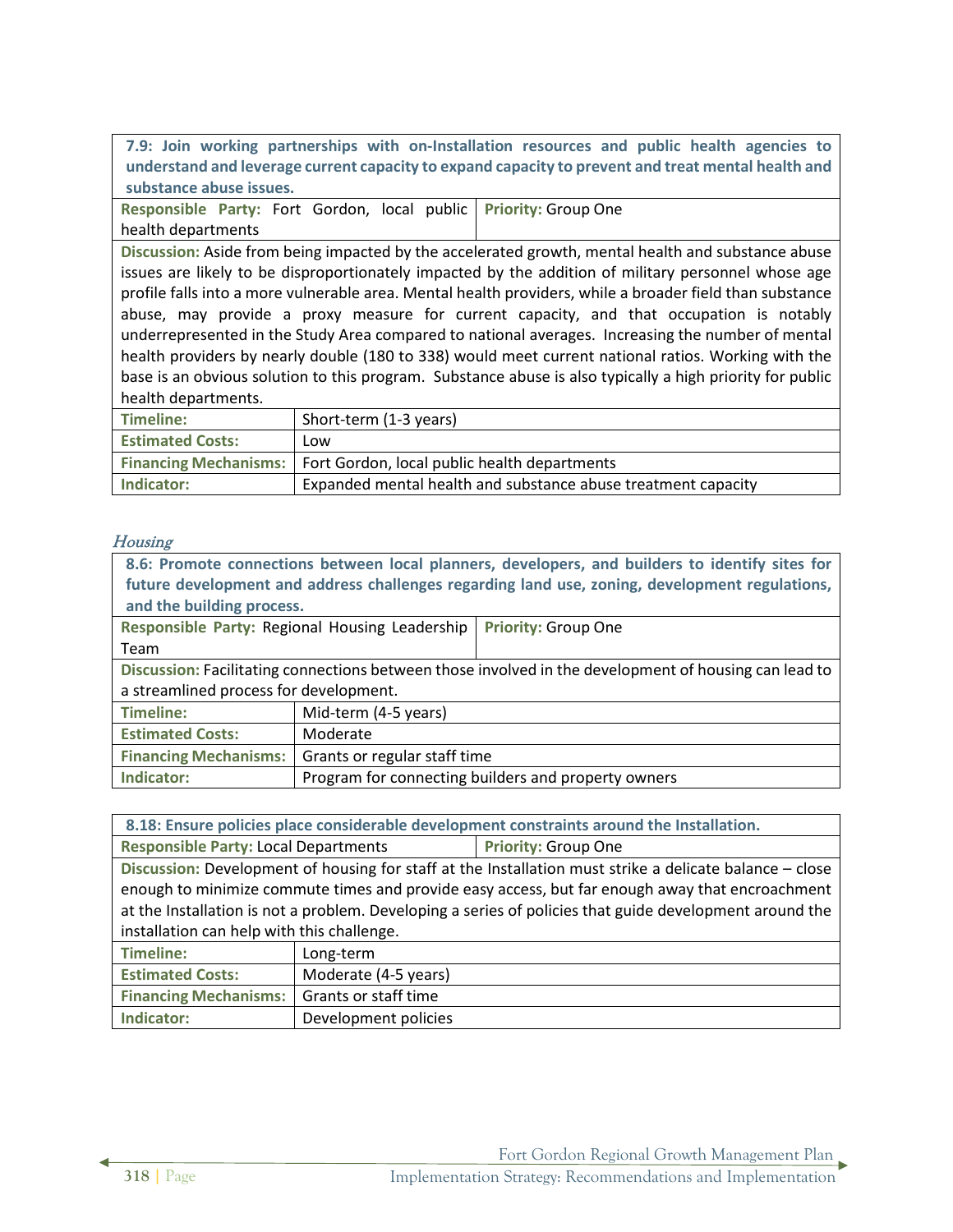**8.19: Identify opportunities to leverage nontraditional incentives to promote housing development like Opportunity Zones, New Market Tax Credits, and Low-Income Housing Tax Credits.**

**Responsible Party: Local Housing Departments | Priority: Group One** 

**Discussion:** The housing leadership team should consider non-traditional housing initiatives to address residential development challenges related to affordable, multi-family, and military housing. Potential strategies could leverage Opportunity Zones, New Market Tax Credits, and Low-Income Housing Tax Credits.

| Timeline:                                         | Short-term (1-3 years)                                   |
|---------------------------------------------------|----------------------------------------------------------|
| <b>Estimated Costs:</b>                           | Moderate                                                 |
| <b>Financing Mechanisms:</b> Grants or staff time |                                                          |
| Indicator:                                        | Identification of nontraditional incentive opportunities |

**8.21: Work with local and regional developers to encourage the use of New Market Tax Credits, and Low-Income Housing Tax Credits.**

**Responsible Party: Local Planning Departments | Priority: Group One** 

**Discussion:** Low Income Housing Tax Credit (LIHTC) and New Market Tax Credits (NMTC) could help promote development in challenged areas with significant need for more affordable housing products. The Low-Income Housing Tax Credit (LIHTC) program aims to create affordable rental housing for low and very low-income families. Residents qualify for LIHTC if their income is less than 60% of the Area Median Income (AMI). These credits ensure rent limits for low-income residents but also allow developers to sell credits and generate revenue for projects to address funding gaps created by offering affordable units. Rent limits for the LIHTC Program are determined so that a household would only pay 30% of their income. NMTC's help with mixed use projects as they aim to stimulate business real estate investment in low-income communities in the United States. Projects that incorporate both commercial and residential uses can apply these credits to address funding gaps.

| Timeline:                                         | Mid-term (4-5 years)                           |
|---------------------------------------------------|------------------------------------------------|
| <b>Estimated Costs:</b>                           | Moderate                                       |
| <b>Financing Mechanisms:</b> Grants or staff time |                                                |
| Indicator:                                        | Programs encouraging the use of LIHTC and NMTC |

# Child Care

| 9.3: Inform local providers of upcoming demand increases so they can make growth decisions.           |                                                                              |                            |  |
|-------------------------------------------------------------------------------------------------------|------------------------------------------------------------------------------|----------------------------|--|
| Responsible Party: Fort Gordon; CSRA Regional                                                         |                                                                              | <b>Priority: Group One</b> |  |
| Commission                                                                                            |                                                                              |                            |  |
| Discussion: Work with local providers, perhaps through an industry working group, to provide input on |                                                                              |                            |  |
| expected personnel buildup and the projected number of children needing daycare. By working with      |                                                                              |                            |  |
| providers ahead of time, they can take the steps necessary (additional space or employees) to provide |                                                                              |                            |  |
| childcare when new personnel arrive.                                                                  |                                                                              |                            |  |
| <b>Timeline:</b>                                                                                      | Short-term (1-3 years)                                                       |                            |  |
| <b>Estimated Costs:</b>                                                                               | Low                                                                          |                            |  |
| <b>Financing Mechanisms:</b>                                                                          | See Child Care chapter for potential funding sources.                        |                            |  |
| Indicator:                                                                                            | Communication path to notify local childcare providers of expected increases |                            |  |
|                                                                                                       | in demand for services.                                                      |                            |  |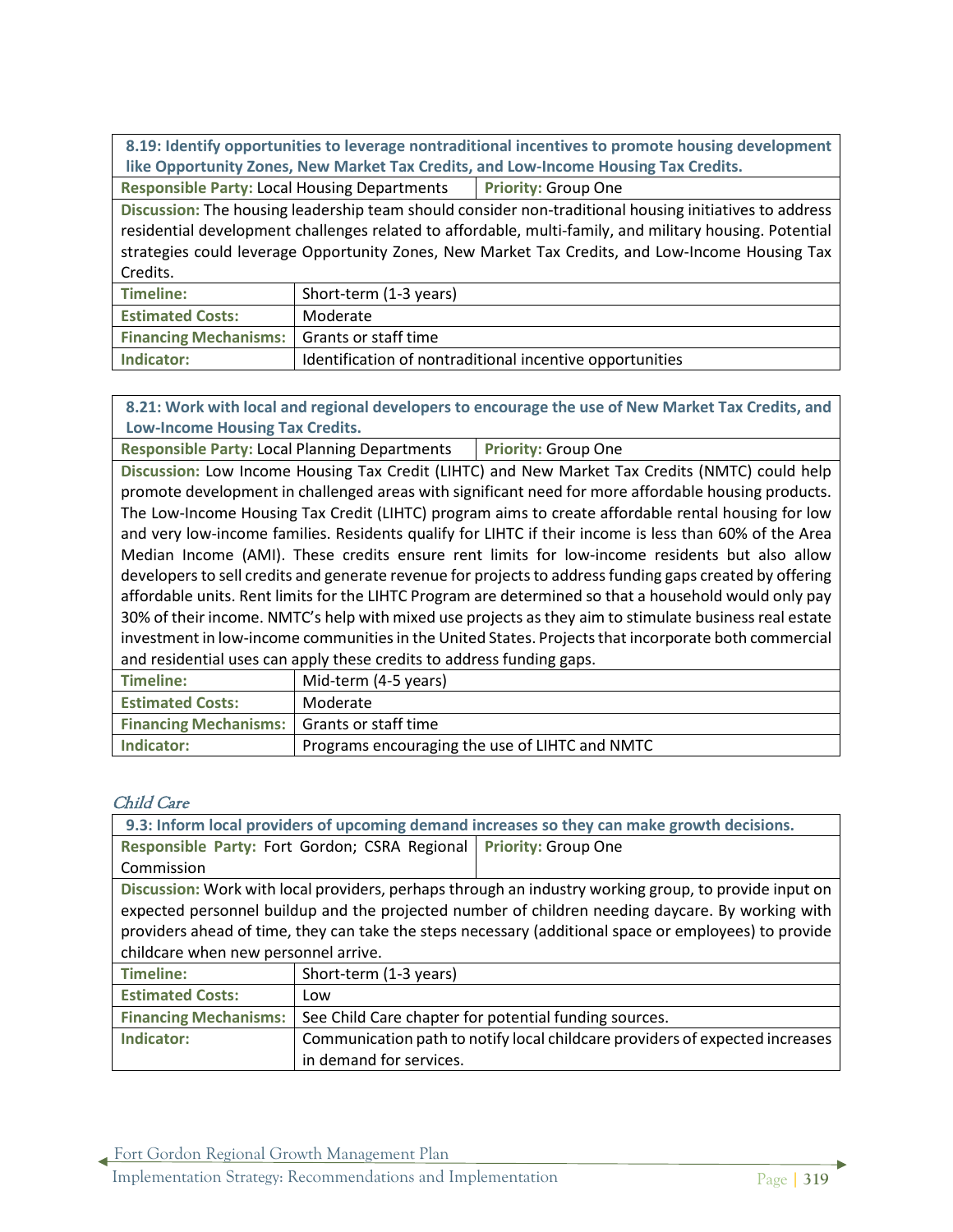**9.6: Educate and raise awareness to families that there are resources available to them to help them get quality affordable childcare.**

**Responsible Party: Fort Gordon | Priority: Group One Discussion:** There is a lack of education among new military families on resources available to help them such as Child Care Aware of America, which will provide financial assistance to military families based on their income. **Timeline:** Short-term (1-3 years) **Estimated Costs:** Low

| ESUMICU COSIS. | LUW                                                                                 |  |  |
|----------------|-------------------------------------------------------------------------------------|--|--|
|                | Financing Mechanisms:   See Child Care chapter for potential funding sources.       |  |  |
| Indicator:     | Educational materials informing families of the options they have for<br>childcare. |  |  |

**9.7: Increase CAPS threshold to allow more families to be eligible to receive help, including military families who are barely ineligible to receive help but need it.**

**Responsible Party: Federal government/US Army | Priority: Group One** 

**Discussion:** Many families earn just above the income threshold needed to qualify for subsidies yet still need the assistance. As of October 2020, the CAPS threshold for initial eligibility is 50% of the state median income -\$33,688 for a family of three and \$40,105 for a family of four. Another challenge is that even if families that qualify under the CAPS threshold, they still need to afford the initial costs of settling into a facility pay costs for a few weeks until CAPS or other financial assistance is processed.

| Timeline:                    | Long-term (5+ years)                                  |
|------------------------------|-------------------------------------------------------|
| <b>Estimated Costs:</b>      | High                                                  |
| <b>Financing Mechanisms:</b> | See Child Care chapter for potential funding sources. |
| Indicator:                   | Increase in the CAPS threshold                        |

**9.11: Educate military families about quality childcare differentiators, for example, licensed versus unlicensed providers.**

**Responsible Party: Fort Gordon <b>Priority:** Group One **Discussion:** In general, military families and area residents need more education on what quality childcare looks like to avoid inadvertently sending their child to an unregulated facility. Providers highlighted the importance of education and raising general awareness of resources available to families.

| Timeline:               | Short-term (1-3 years)                                                      |
|-------------------------|-----------------------------------------------------------------------------|
| <b>Estimated Costs:</b> | Low                                                                         |
|                         | Financing Mechanisms: See Child Care chapter for potential funding sources. |
| Indicator:              | Education materials for families on childcare facilities                    |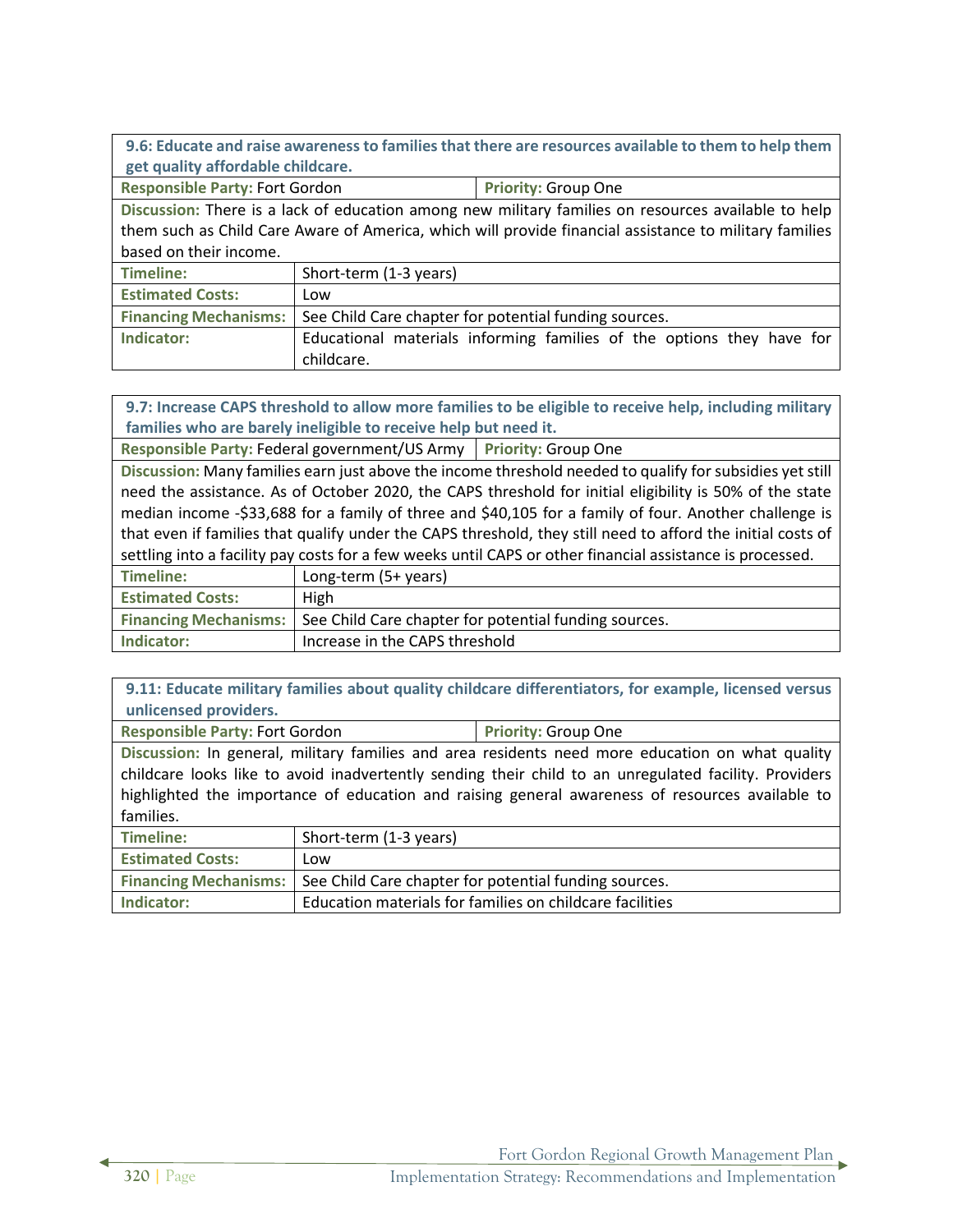#### Implementation

| 11.1: Coordinate implementation activities with the Joint Land Use Study and Quality of Life efforts.  |                      |                                                                      |  |
|--------------------------------------------------------------------------------------------------------|----------------------|----------------------------------------------------------------------|--|
| Responsible Party: -CSRA Regional Commission                                                           |                      | <b>Priority: Group One</b>                                           |  |
| Discussion: Many of the implementation strategies outlined in this chapter overlap and complement      |                      |                                                                      |  |
| implementation strategies being implemented through the Joint Land Use Study and the Quality of Life.  |                      |                                                                      |  |
| In order to eliminate duplication of efforts, implementation of these strategies should be coordinated |                      |                                                                      |  |
| with the activities of both of those programs.                                                         |                      |                                                                      |  |
| <b>Timeline:</b>                                                                                       | Long-term (5+ years) |                                                                      |  |
| <b>Estimated Costs:</b>                                                                                | Low                  |                                                                      |  |
| <b>Financing Mechanisms:</b>                                                                           | Grant funding        |                                                                      |  |
| Indicator:                                                                                             |                      | Coordination plan with Joint Land Use Study Implementation Group and |  |
|                                                                                                        |                      | Quality of Life group; Implementation of recommendations             |  |

#### **11.2: Monitor best practices in growth management planning.**

**Responsible Party: -CSRA Regional Commission Priority: Group One** 

**Discussion:** In order to ensure that the implementation of the Growth Management Plan is achieving the highest level of effectiveness, monitoring trends and innovations in growth management plan should be done. This monitoring will allow ideas and innovations to be included in the implementation of the plan and create the most effective changes within the Study Area.

| Timeline:                                  | Long-term (5+ years)                                                               |
|--------------------------------------------|------------------------------------------------------------------------------------|
| <b>Estimated Costs:</b>                    | Low                                                                                |
| <b>Financing Mechanisms:</b> Grant funding |                                                                                    |
| Indicator:                                 | Designated staff person to monitor best practices in growth management<br>planning |

| 11.3: Develop partnerships with other growing installations.                                  |                                                                           |                            |  |
|-----------------------------------------------------------------------------------------------|---------------------------------------------------------------------------|----------------------------|--|
| Responsible Party: Alliance for Fort Gordon/CSRA                                              |                                                                           | <b>Priority: Group One</b> |  |
| <b>Regional Commission</b>                                                                    |                                                                           |                            |  |
| Discussion: Coordinate with the local governments around other growing installations to share |                                                                           |                            |  |
| strategies and learn from each other.                                                         |                                                                           |                            |  |
| <b>Timeline:</b>                                                                              | Long-term (5+ years)                                                      |                            |  |
| <b>Estimated Costs:</b>                                                                       | Low                                                                       |                            |  |
| <b>Financing Mechanisms:</b>                                                                  | <b>Grant funding</b>                                                      |                            |  |
| Indicator:                                                                                    | Partnership plan, list of installations and surrounding local governments |                            |  |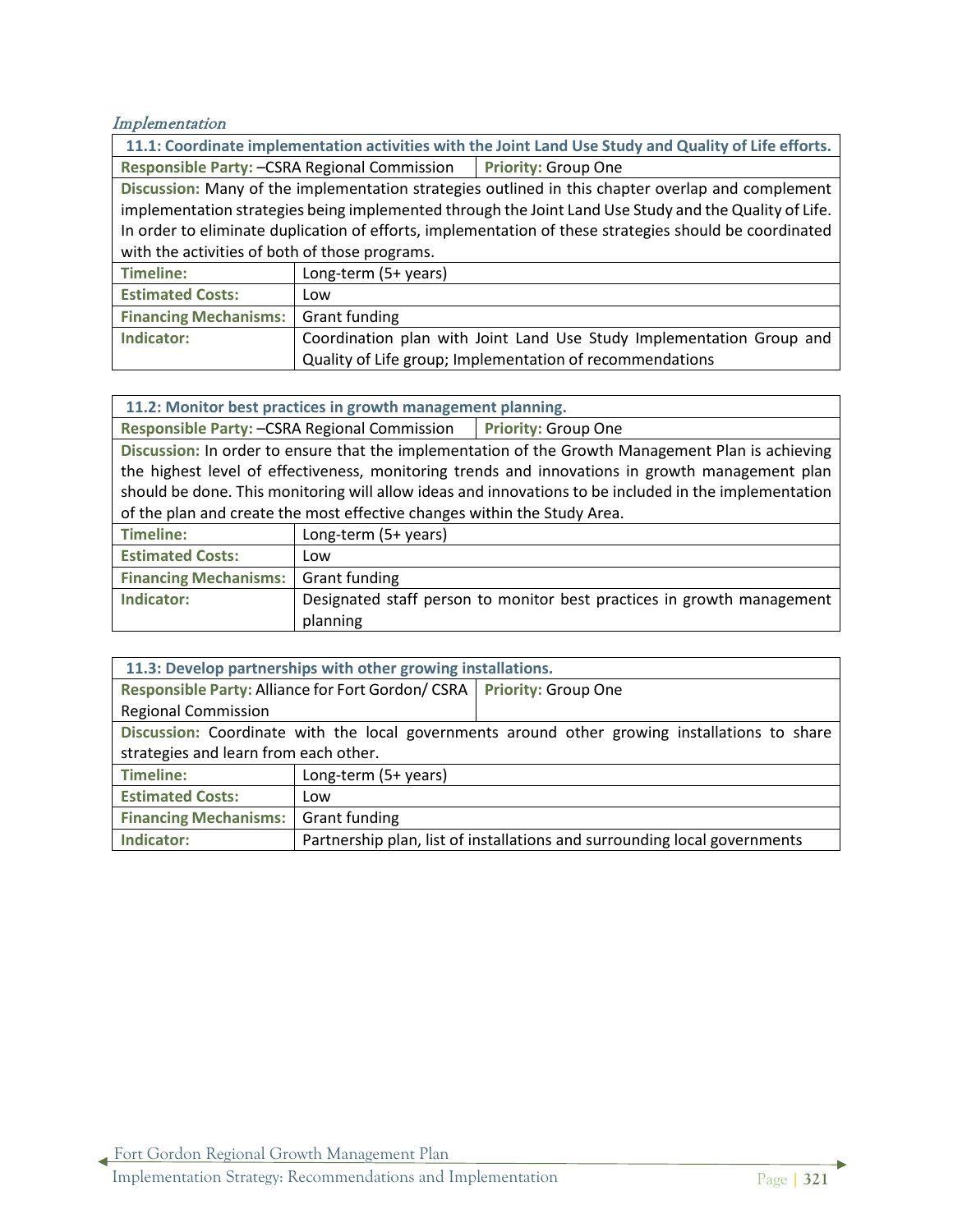**11.4: Engage in continuous coordination and planning with local governments and organizations who lead in the various Growth Management Plan topics.**

| Responsible Party: Alliance for Fort Gordon/CSRA   Priority: Group One |  |
|------------------------------------------------------------------------|--|
| - RC                                                                   |  |

**Discussion:** Establish coordination procedures to work with local governments and organizations within the Study Area. A working group with these entities, broken down into smaller technical groups can keep the members informed, ensure that strategies are shared, and reduce duplication of efforts.

| Timeline:                                  | Long-term (5+ years)                                     |
|--------------------------------------------|----------------------------------------------------------|
| <b>Estimated Costs:</b>                    | Low                                                      |
| <b>Financing Mechanisms:</b> Grant funding |                                                          |
| Indicator:                                 | Established working group for the Growth Management Plan |

| 11.5: Prepare model Growth Management Plan language for local and regional plans.               |                                                                                                 |                            |  |
|-------------------------------------------------------------------------------------------------|-------------------------------------------------------------------------------------------------|----------------------------|--|
| Responsible Party: Alliance for Fort Gordon/CSRA                                                |                                                                                                 | <b>Priority: Group One</b> |  |
| <b>Regional Commission</b>                                                                      |                                                                                                 |                            |  |
| Discussion: Work with staff inside the CSRA $-$ RC or hire a consultant to prepare model Growth |                                                                                                 |                            |  |
|                                                                                                 | Management Plan language for local governments in consider including in their plans. This model |                            |  |
| language will ensure that all local governments are working to meet the recommendations of the  |                                                                                                 |                            |  |
| Growth Management Plan in a coordinated and uniform way.                                        |                                                                                                 |                            |  |
| <b>Timeline:</b>                                                                                | Short-term (5+ years)                                                                           |                            |  |
| <b>Estimated Costs:</b>                                                                         | Low                                                                                             |                            |  |
| <b>Financing Mechanisms:</b>                                                                    | Grant funding                                                                                   |                            |  |
| Indicator:                                                                                      | Report containing model language                                                                |                            |  |

**11.6: Prepare and maintain a permanent GMP implementation website to serve as an information clearing house for stakeholders and the public.**

**Responsible Party: -CSRA Regional Commission | Priority: Group One** 

**Discussion:** A permanent website, hosted through the Alliance or CSRA-RC will allow easy access to all of the documents and videos created for the Growth Management Plan. I will also serve as a convenient way to reach the public and make documents created by implementation activities accessible to the public.

| Timeline:                                  | Ongoing                     |
|--------------------------------------------|-----------------------------|
| <b>Estimated Costs:</b>                    | Low                         |
| <b>Financing Mechanisms:</b> Grant funding |                             |
| Indicator:                                 | Establish permanent website |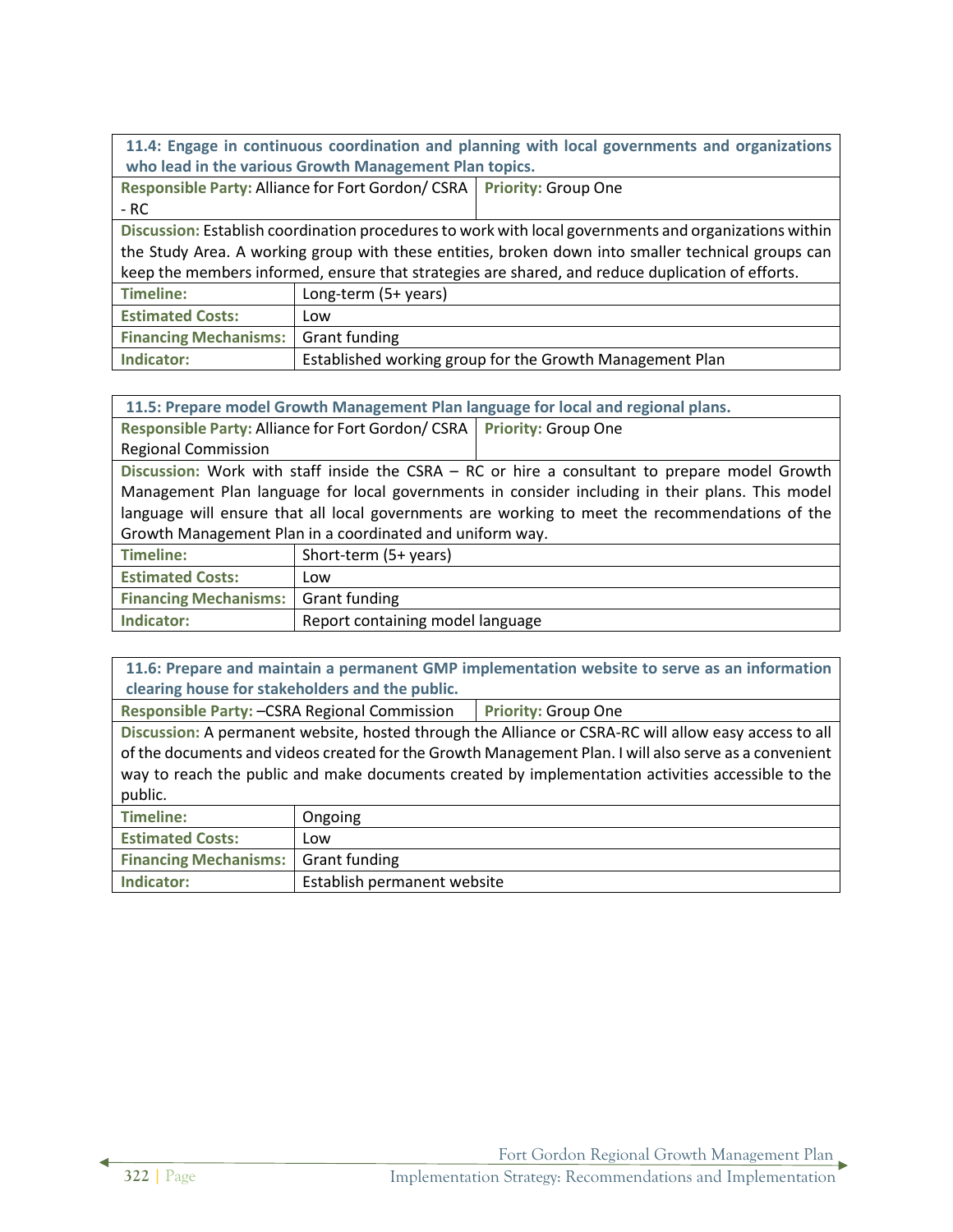**11.7: Conduct recuring public engagement activities on the status of the GMP's implementation. Responsible Party:** Alliance for Fort Gordon/ CSRA **Priority:** Group One - RC

**Discussion:** Establishing a regular or milestone-based schedule for recurring public engagement will allow the public to keep up with the progress of the Growth Management plan, and it will allow those implementing the plan to obtain public input when needed.

| Timeline:               | Long-term (5+ years)                                                                        |
|-------------------------|---------------------------------------------------------------------------------------------|
| <b>Estimated Costs:</b> | Moderate                                                                                    |
|                         | Financing Mechanisms:   Grants to hire consultants, or regular staff costs if done in-house |
| Indicator:              | Number of public engagement activities                                                      |

**11.8: Develop an annual implementation status report.**

**Responsible Party: CSRA Regional Commission | Priority: Group One** 

**Discussion:** Compiling an annual status report will serve two functions: it will keep stakeholders up to date on implementation progress, and it will serve as a record of what was accomplished in the implementation of the growth management plan. Both of these functions are important to the implementation efforts – notification of progress made can keep interest and motivation going, both of which will impact the plan's success.

| Timeline:                                  | Ongoing              |
|--------------------------------------------|----------------------|
| <b>Estimated Costs:</b>                    | Low                  |
| <b>Financing Mechanisms:</b> Grant funding |                      |
| Indicator:                                 | Annual status report |

**11.9: Update the Growth Management Plan and Quality of Life data annually to measure progress. Responsible Party: CSRA Regional Commission | Priority: Group One** 

**Discussion:** Regular updates to selected metrics can provide and indicator of the Growth Management Plan's success. This data is important to see if the recommended strategies are having the desired effect within the Study Area and to keep tabs on trends in the area to determine if recommendations are still valid or need to be adjusted to meet changing needs.

| Timeline:                                  | Ongoing                                                     |
|--------------------------------------------|-------------------------------------------------------------|
| <b>Estimated Costs:</b>                    | Moderate, depending upon data gathered and its presentation |
| <b>Financing Mechanisms:</b> Grant funding |                                                             |
| Indicator:                                 | Updated data as part of the status report in Strategy 11.8  |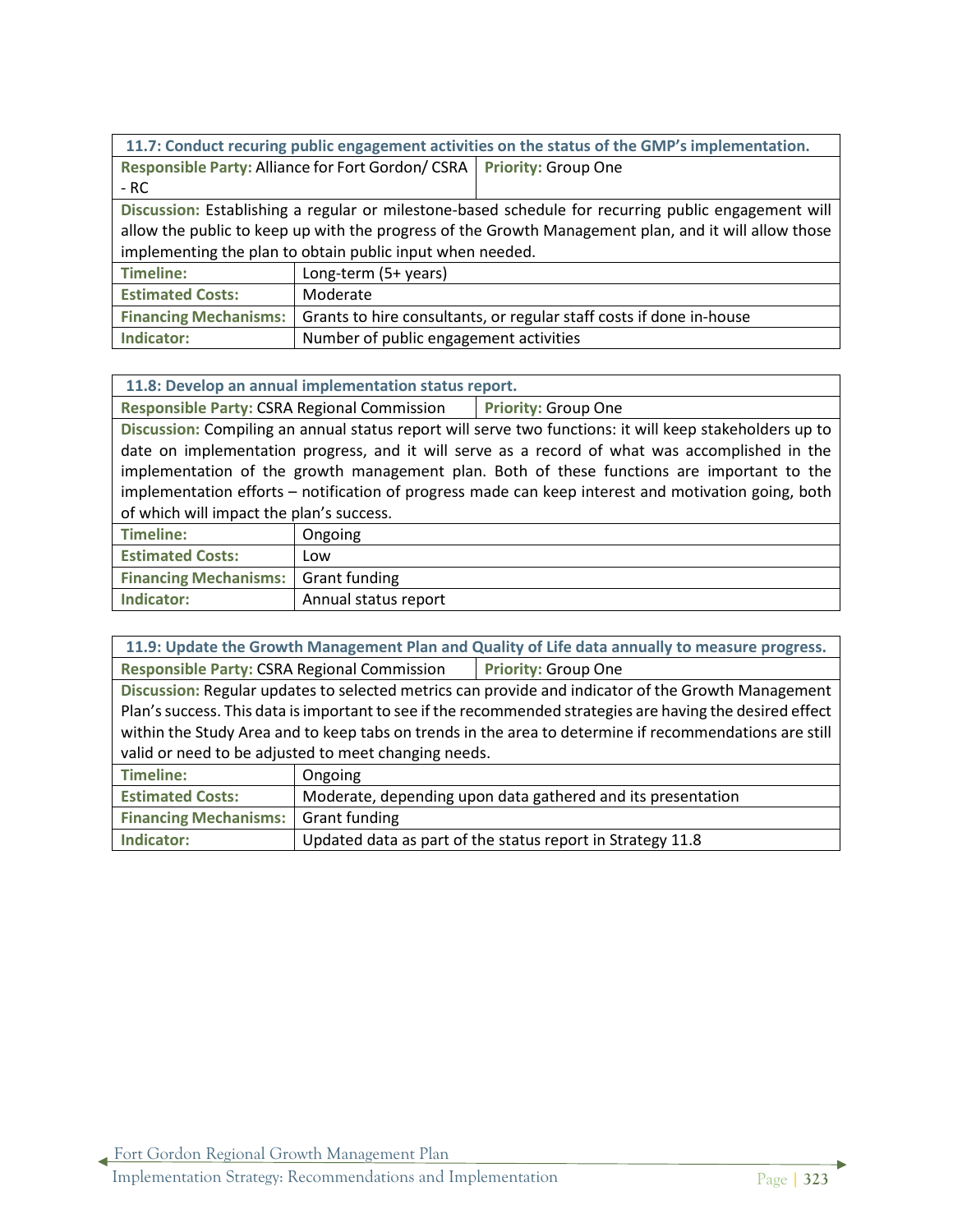# **11.1.2. Priority Group Two**

# **Transportation**

| 3.1 – 3.3: Improvements to Gordon Highway and Jimmie Dyess Parkway/ $7th$ Avenue (Gate 1) |                                                                                                      |  |  |
|-------------------------------------------------------------------------------------------|------------------------------------------------------------------------------------------------------|--|--|
|                                                                                           | Responsible Party: Augusta MPO, County Priority: Group Two                                           |  |  |
| Government                                                                                |                                                                                                      |  |  |
|                                                                                           | Discussion: Construct a third eastbound turn lane; extend the northbound left-turn lane by 300 feet; |  |  |
| Convert the southbound right-turn lane to a free-flowing movement.                        |                                                                                                      |  |  |
| <b>Timeline:</b>                                                                          | Within 5 years                                                                                       |  |  |
| <b>Estimated Costs:</b>                                                                   | \$1,895,000 to \$2,235,000                                                                           |  |  |
| <b>Financing Mechanisms:</b>                                                              | Federal, State, and Local Transportation funds                                                       |  |  |
| Indicator:                                                                                | Inclusion in the MPO's schedule of improvements or T-SPLOST                                          |  |  |

| 3.4 - 3.5: Improvements to Gordon Highway and Gate 6       |                                                                                              |  |  |
|------------------------------------------------------------|----------------------------------------------------------------------------------------------|--|--|
| Responsible Party: Augusta MPO; County Priority: Group Two |                                                                                              |  |  |
| Government                                                 |                                                                                              |  |  |
|                                                            | Discussion: Construct a third westbound exclusive left-turn; Construct a new interchange and |  |  |
| connector from I-20 to Gate 6                              |                                                                                              |  |  |
| <b>Timeline:</b>                                           | Within 10 years                                                                              |  |  |
| <b>Estimated Costs:</b>                                    | \$2,085,000 to \$2,450,000                                                                   |  |  |
| <b>Financing Mechanisms:</b>                               | Federal, State, and Local Transportation funds                                               |  |  |
| Indicator:                                                 | Inclusion in the MPO's schedule of improvements or T-SLOST                                   |  |  |

# Public Services – Fire and EMS

| 4.2: Conduct public service announcements and a public relations campaign in local media to |                                                                                                    |  |  |
|---------------------------------------------------------------------------------------------|----------------------------------------------------------------------------------------------------|--|--|
|                                                                                             | advertise needs of local volunteer fire departments.                                               |  |  |
|                                                                                             | <b>Responsible Party: Local Fire Departments</b><br><b>Priority: Group Two</b>                     |  |  |
|                                                                                             | Discussion: Create a campaign to get the word out about the local volunteer fire department's need |  |  |
| for volunteers.                                                                             |                                                                                                    |  |  |
| Timeline:                                                                                   | Ongoing                                                                                            |  |  |
| <b>Estimated Costs:</b>                                                                     | Costs for this recommendation should be minimal, limited to printing                               |  |  |
|                                                                                             | materials for sending out or time for sending out emails and talking to local                      |  |  |
|                                                                                             | media.                                                                                             |  |  |
| <b>Financing Mechanisms:</b>                                                                | Local Volunteer fire Department's existing budgets                                                 |  |  |
| Indicator:                                                                                  | Public service announcements or news stories about the local fire                                  |  |  |
|                                                                                             | department's needs                                                                                 |  |  |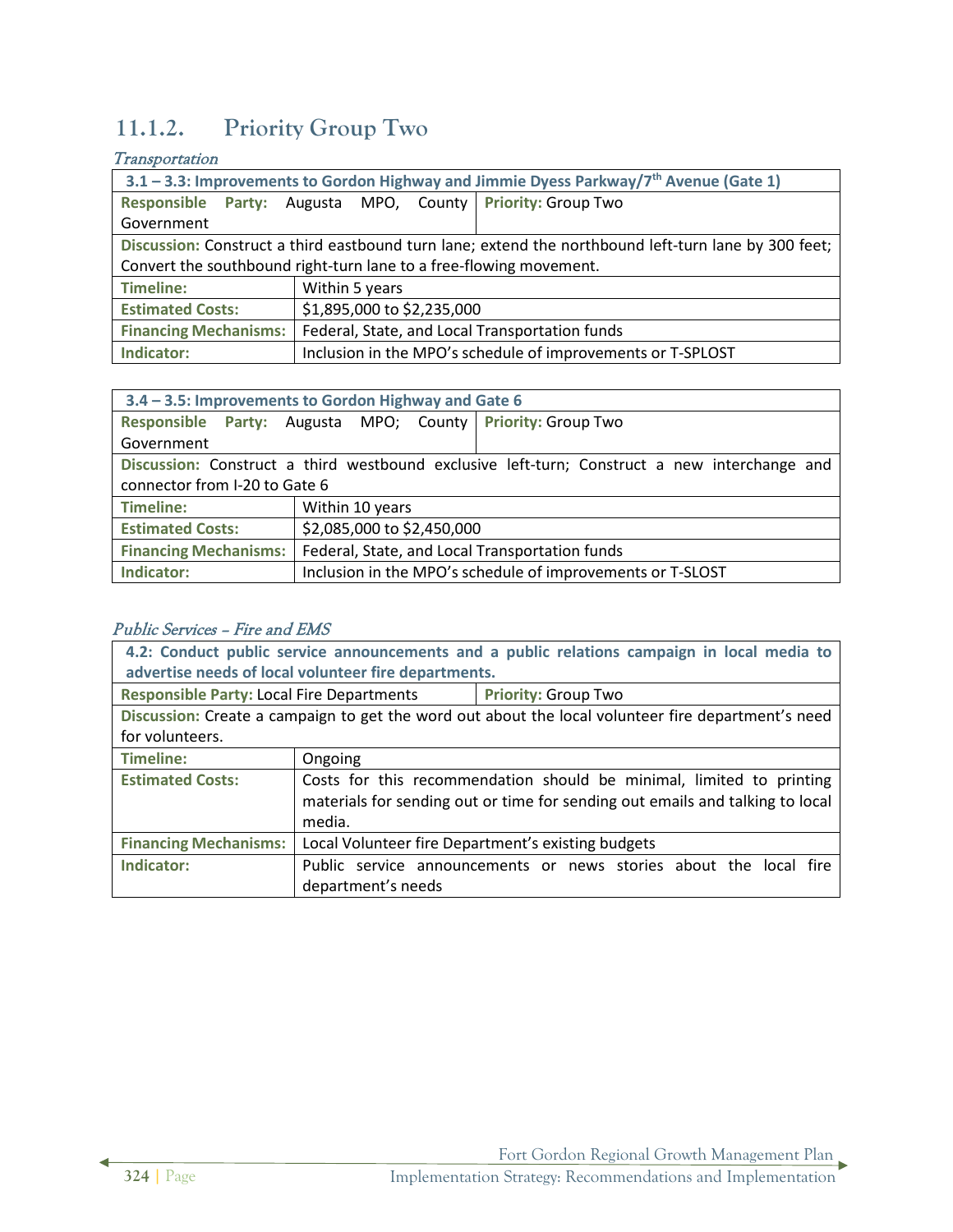**4.3: Explore outreach to high schools and colleges to attract more students who may be interested in firefighting work.** 

**Responsible Party: Local Fire Departments Priority: Group Two** 

**Discussion:** Create a curriculum that would allow local high school students to train as a fire fighter for school credit. These students, upon reaching the age of majority, would then be able to serve as a volunteer or attend firefighting training for a job with local fire departments.

| Timeline:               | Mid-term (4-5 years)                                                                               |  |
|-------------------------|----------------------------------------------------------------------------------------------------|--|
| <b>Estimated Costs:</b> | Costs for this recommendation should be moderate, with costs associated                            |  |
|                         | with teaching staff and any materials needed.                                                      |  |
|                         | Financing Mechanisms:   Local regular and Volunteer Fire Departments' existing budgets; additional |  |
|                         | grant funds or fundraising may be needed.                                                          |  |
| Indicator:              | For-credit curriculum in local high schools                                                        |  |

| 4.6: Coordinate regional and local Fire Service Meetings to coordinate on community needs.    |                                                                               |                            |
|-----------------------------------------------------------------------------------------------|-------------------------------------------------------------------------------|----------------------------|
| <b>Responsible Party: Local Governments</b>                                                   |                                                                               | <b>Priority: Group Two</b> |
| Discussion: Coordinate meetings to foster cooperative collaboration between fire departments. |                                                                               |                            |
| <b>Timeline:</b>                                                                              | Ongoing                                                                       |                            |
| <b>Estimated Costs:</b>                                                                       | Costs for this recommendation should be negligible, as staff responsible for  |                            |
|                                                                                               | scheduling meetings coordinates with other departments.                       |                            |
| <b>Financing Mechanisms:</b>                                                                  | If additional personnel or additional hours for existing personnel is needed, |                            |
|                                                                                               | each department's typical source for salaries can be used.                    |                            |
| Indicator:                                                                                    | Schedule of coordinated meetings.                                             |                            |

| 4.7: Foster regional cooperative and collaborative meetings among the Fire Service and EMS<br>providers to identify current and changing needs. |                                                                               |  |  |
|-------------------------------------------------------------------------------------------------------------------------------------------------|-------------------------------------------------------------------------------|--|--|
| Responsible Party: Local Governments, CSRA  <br><b>Priority: Group Two</b>                                                                      |                                                                               |  |  |
| <b>Regional Commission</b>                                                                                                                      |                                                                               |  |  |
| Discussion: Use the regional commission to foster cooperative and collaborative meetings.                                                       |                                                                               |  |  |
| Timeline:                                                                                                                                       | Ongoing                                                                       |  |  |
| <b>Estimated Costs:</b>                                                                                                                         | Costs for this recommendation should be negligible, as staff responsible for  |  |  |
|                                                                                                                                                 | scheduling meetings coordinates with other departments, and these duties      |  |  |
|                                                                                                                                                 | could be added to an existing staff member's duty.                            |  |  |
| <b>Financing Mechanisms:</b>                                                                                                                    | If additional personnel or additional hours for existing personnel is needed, |  |  |
|                                                                                                                                                 | each department's typical source for salaries can be used; grant funding.     |  |  |
| Indicator:                                                                                                                                      | Schedule of coordinated meetings.                                             |  |  |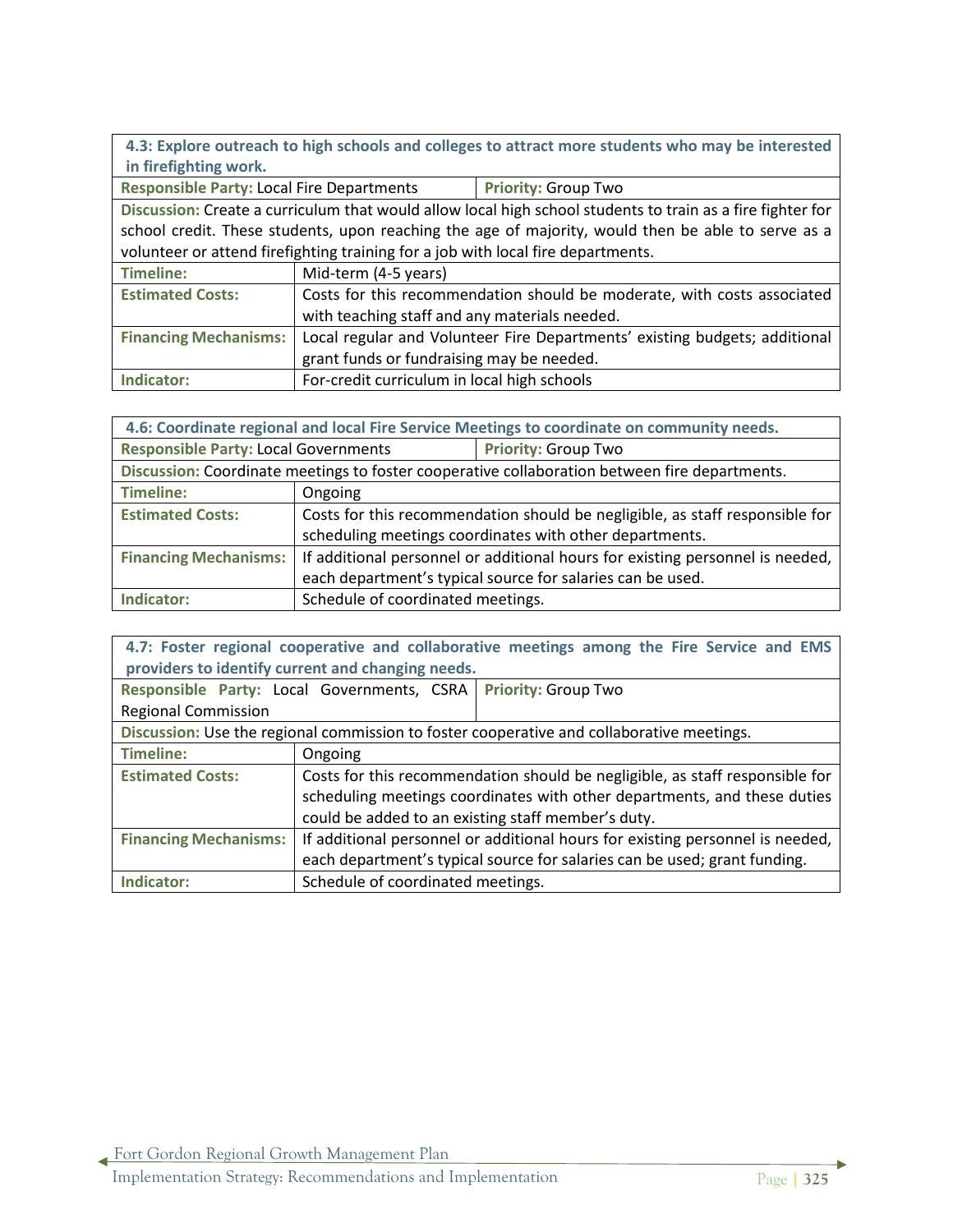# Public Services - Police

| 4.8: Apply for grants, including the Community Policing Development Program Grant, the              |                                                                                                         |  |
|-----------------------------------------------------------------------------------------------------|---------------------------------------------------------------------------------------------------------|--|
| Community Policing Development Microgrant, the COPs hiring program grant, and the Local Law         |                                                                                                         |  |
| <b>Enforcement Block Grant Programs.</b>                                                            |                                                                                                         |  |
|                                                                                                     | <b>Priority: Group Two</b><br>Responsible Party: Local Law Enforcement                                  |  |
| Agencies; CSRA Regional Commission                                                                  |                                                                                                         |  |
|                                                                                                     | Discussion: Administered by the Department of Justice, the Community Policing Development Program       |  |
|                                                                                                     | Grant funds projects that develop knowledge, increase awareness of effective community policing         |  |
|                                                                                                     | strategies, increases the skills and abilities of law enforcement and community partners, increases the |  |
|                                                                                                     | number of law enforcement agencies using proven community policing practices. The Community             |  |
|                                                                                                     | Policing Development Microgrant Program, administered by the Department of Justice, offers grants       |  |
|                                                                                                     | to develop and test innovative policing strategies and build knowledge about best practices. The        |  |
| Community Oriented Policing Services (COPS) program at the Department of Justice provides grants to |                                                                                                         |  |
| hire entry-level career law enforcement officers to preserve jobs, increase community policing      |                                                                                                         |  |
| capabilities, and support crime prevention efforts. The Local Law Enforcement Block Grant Programs  |                                                                                                         |  |
| provides fund to local governments to support projects that reduce crime and improve public safety. |                                                                                                         |  |
| <b>Timeline:</b>                                                                                    | Annual opportunity to apply                                                                             |  |
| <b>Estimated Costs:</b>                                                                             | Costs for this recommendation should be minimal, as existing staff who apply                            |  |
|                                                                                                     | for grants on behalf of local law enforcement agencies can add this grant to                            |  |
|                                                                                                     | their actives.                                                                                          |  |
| <b>Financing Mechanisms:</b>                                                                        | If additional personnel or additional hours for existing personnel is needed,                           |  |
|                                                                                                     | each agency's typical source for salaries can be used; grant funding.                                   |  |
| Indicator:                                                                                          | Completed grant application.                                                                            |  |
|                                                                                                     |                                                                                                         |  |

**4.9: Partner with local colleges and universities to create more opportunities for experience to be accepted as college credit. Explore outreach to high schools and colleges to attract more students who may be interested in police work. Responsible Party:** Local Law Enforcement **Priority:** Group Two Agencies **Discussion:** Rather than go through an involved process only for new employees to discover they don't like policing, ride-alongs and outreach to secondary schools and colleges can increase the likelihood of reaching candidates whose interest in the job would be maintained. Timeline: **Disk Congoing** Estimated Costs: Costs for this recommendation should be minimal, as existing staff who perform community outreach can add these t asks to their duties. **Financing Mechanisms:** General revenues or grant funding

**Indicator:** Outreach events and materials and identification of potential police recruits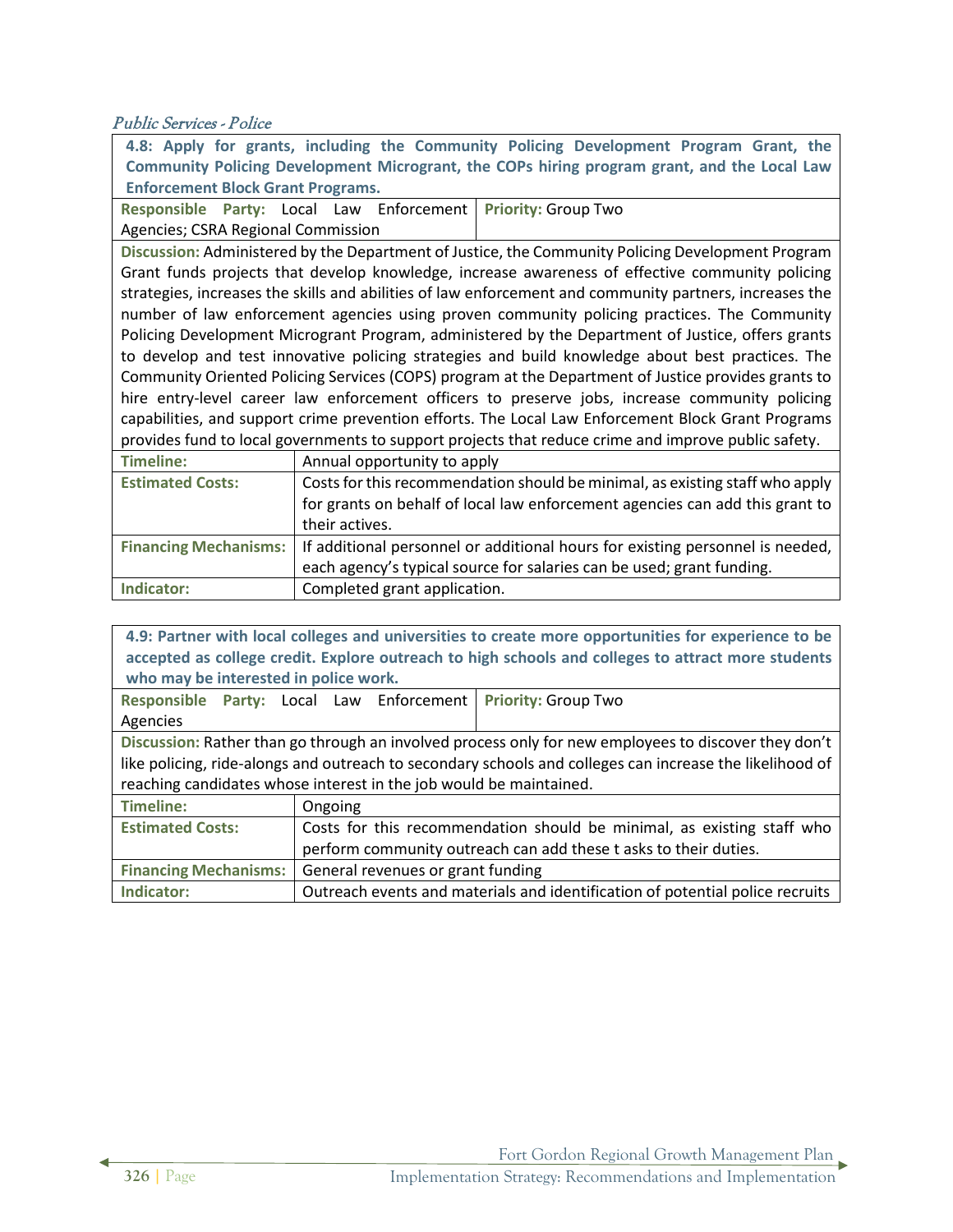**4.10: Identify additional compensation or on-the-job perks that may help to retain officers.**

**Responsible Party:** Local Law Enforcement **Priority:** Group Two Agencies

**Discussion:** Out-of-the-box benefits, such as student loan repayment, conversion of experience for college credit, and sign-on bonuses give the opportunity to gain training without incurring debt. Relaxation of candidate qualifiers, such as visible tattoos, may broaden the applicant pool. Coordination with local secondary education institutions will be necessary for conversion of experience as college credit.

| Timeline:                    | Ongoing                                                                                                                                                                                      |
|------------------------------|----------------------------------------------------------------------------------------------------------------------------------------------------------------------------------------------|
| <b>Estimated Costs:</b>      | Costs for this recommendation should be moderate, consisting of repayment<br>of student loans and sign-on bonuses. Relaxation of candidate qualifiers<br>should require no additional costs. |
| <b>Financing Mechanisms:</b> | General revenues or grant funding                                                                                                                                                            |
| Indicator:                   | Programs concerning the repayment of student loans, conversion of<br>experience for college credit, sign-on bonuses, and new candidate qualifiers.                                           |

|                                                                                                        |         |                                   | 4.11: Explore work-life balance initiatives that will attract and retain officers.                  |
|--------------------------------------------------------------------------------------------------------|---------|-----------------------------------|-----------------------------------------------------------------------------------------------------|
| <b>Responsible</b>                                                                                     |         | Party: Local Law Enforcement      | <b>Priority: Group Two</b>                                                                          |
| Agencies                                                                                               |         |                                   |                                                                                                     |
|                                                                                                        |         |                                   | Discussion: Work-life balance initiatives can include part-time work and training for those who are |
| balancing childcare or other responsibilities and online training to remove the hardship of being away |         |                                   |                                                                                                     |
|                                                                                                        |         |                                   | from home for weeks at a time. Non-monetary benefits, such as being able to bring a squad are home, |
| having a uniform allowance, or allowing relaxed uniforms in appropriate circumstances can make the     |         |                                   |                                                                                                     |
| job more attractive.                                                                                   |         |                                   |                                                                                                     |
| Timeline:                                                                                              | Ongoing |                                   |                                                                                                     |
| <b>Estimated Costs:</b>                                                                                |         |                                   | Costs for this recommendation should be minimal to moderate, depending                              |
|                                                                                                        |         |                                   | on the costs on developing or purchasing an online training program.                                |
| <b>Financing Mechanisms:</b>                                                                           |         | General revenues or grant funding |                                                                                                     |

**Indicator:** Development of work-life balance initiatives for each agency

| 4.13: Perform a workload-based analysis to determine the right number of officers and the most<br>efficient way to deploy them. |                                          |                                                                          |
|---------------------------------------------------------------------------------------------------------------------------------|------------------------------------------|--------------------------------------------------------------------------|
|                                                                                                                                 | Responsible Party: Local Law Enforcement | <b>Priority: Group Two</b>                                               |
| Agencies                                                                                                                        |                                          |                                                                          |
| Discussion: Perform a workload-based analysis to determine that the police department has the                                   |                                          |                                                                          |
| appropriate number of officers and that they are deployed effectively.                                                          |                                          |                                                                          |
| <b>Timeline:</b>                                                                                                                | Ongoing                                  |                                                                          |
| <b>Estimated Costs:</b>                                                                                                         |                                          | Costs for this recommendation should be moderate, depending on the costs |
|                                                                                                                                 | of running the analysis                  |                                                                          |
| <b>Financing Mechanisms:</b>                                                                                                    | General revenues or grant funding        |                                                                          |
| Indicator:                                                                                                                      | Results of the analysis                  |                                                                          |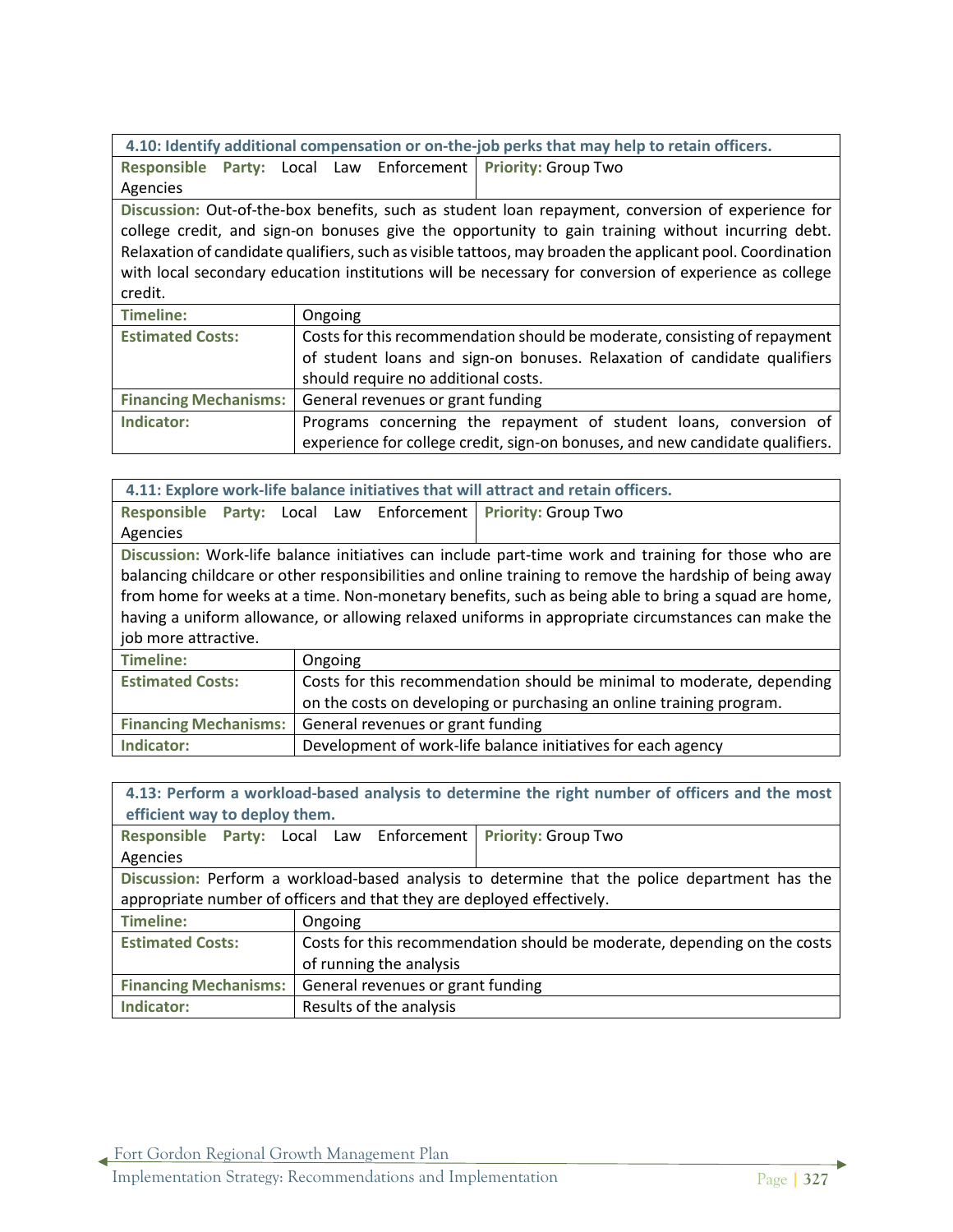# Employment, Economic Development, and Workforce Development

**5.1: Create a regional association for defense contractors**

Responsible Party: CSRA Alliance for Fort Gordon | Priority: Group Two

**Discussion:** Regional opportunities likely exist to connect large and small employers working cooperatively within the region to address industry challenges, supply chain gaps, and defense contracting needs. A regional association for defense contractors may have similar function to the CSRA Alliance for Fort Gordon but could maintain a much broader mission that aims to work with defense contractors across all industry sectors.

| Timeline:               | Short-term (1-3 years)                                                                                                                                                                                     |
|-------------------------|------------------------------------------------------------------------------------------------------------------------------------------------------------------------------------------------------------|
| <b>Estimated Costs:</b> | Moderate                                                                                                                                                                                                   |
|                         | Financing Mechanisms:   The association for defense contractors could be partially funded through<br>memberships and structured similarly to other local and state defense<br>associations; grant funding. |
| Indicator:              | Establishment of the regional association                                                                                                                                                                  |

**5.2: Identify expansion opportunities for existing businesses**

**Responsible Party: CSRA Alliance for Fort Gordon | Priority: Group Two** 

**Discussion:** Opportunities likely exist to work with local economic developers and build upon existing business retention and expansion programs (BRE) to help identify opportunities for suppliers within target industries. BRE programs help reduce the risk of businesses leaving or downsizing, as these businesses typically have strong community ties.

| Timeline:                    | Mid-term (4-5 years)                                                                                                                                                                                                                                                                                                           |
|------------------------------|--------------------------------------------------------------------------------------------------------------------------------------------------------------------------------------------------------------------------------------------------------------------------------------------------------------------------------|
| <b>Estimated Costs:</b>      | Moderate                                                                                                                                                                                                                                                                                                                       |
| <b>Financing Mechanisms:</b> | Local funding for Economic Development, U.S. Department of Commerce,<br>U.S. Department of Commerce International Trade Administration, U.S.<br>Department of Labor, U.S. Small Business Administration, U.S. Small Business<br>Administration Office of International Trade, Business Retention & Expansion<br>International. |
| Indicator:                   | Plan to conduct business expansion activities                                                                                                                                                                                                                                                                                  |

| 5.3: Develop or align a business attraction strategy focusing on target industries                        |                                                                                                                                                                                                                                                                                                                                |  |
|-----------------------------------------------------------------------------------------------------------|--------------------------------------------------------------------------------------------------------------------------------------------------------------------------------------------------------------------------------------------------------------------------------------------------------------------------------|--|
| Responsible Party: CSRA Alliance for Fort Gordon   Priority: Group Two                                    |                                                                                                                                                                                                                                                                                                                                |  |
| Discussion: A business attraction strategy geared toward target industries could help build and diversify |                                                                                                                                                                                                                                                                                                                                |  |
| the region's economic base.                                                                               |                                                                                                                                                                                                                                                                                                                                |  |
| <b>Timeline:</b>                                                                                          | Mid-term (4-5 years)                                                                                                                                                                                                                                                                                                           |  |
| <b>Estimated Costs:</b>                                                                                   | Moderate                                                                                                                                                                                                                                                                                                                       |  |
| <b>Financing Mechanisms:</b>                                                                              | Local funding for Economic Development, U.S. Department of Commerce,<br>U.S. Department of Commerce International Trade Administration, U.S.<br>Department of Labor, U.S. Small Business Administration, U.S. Small Business<br>Administration Office of International Trade, Business Retention & Expansion<br>International. |  |
| Indicator:                                                                                                | Report outlining the business attraction strategies and activities                                                                                                                                                                                                                                                             |  |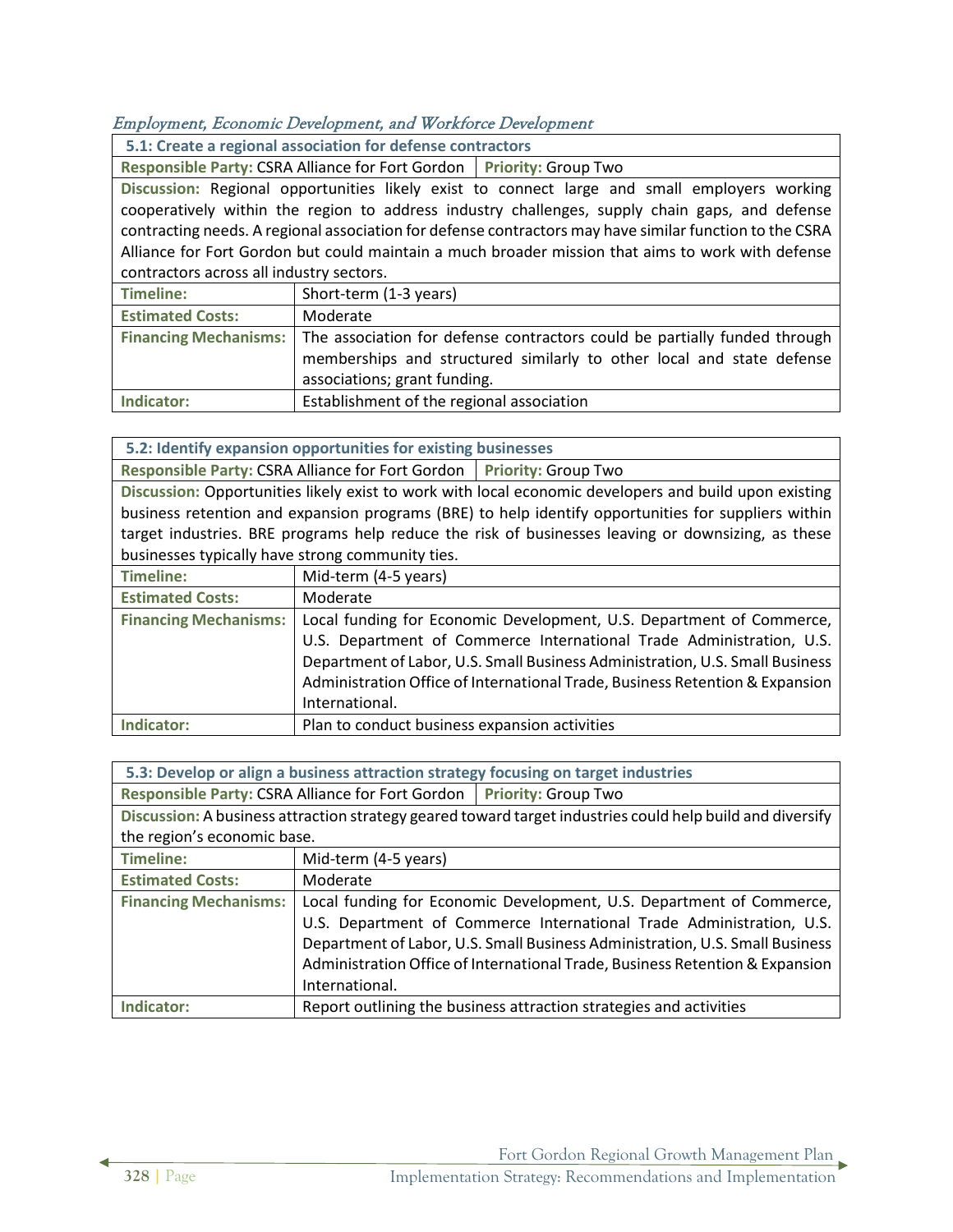| 5.5: Identify sector partnerships to align resources and promote collaboration. |  |
|---------------------------------------------------------------------------------|--|
|---------------------------------------------------------------------------------|--|

**Responsible Party:** CSRA Alliance for Fort Gordon; CSRA Regional Commission **Priority:** Group Two

**Discussion:** Sector Partnerships are an employer-driven model for aligning resources and promoting collaboration among educational institutions, workforce service providers, and community-based organizations to meet the needs of business. They offer a way to simultaneously meet business' need for a robust and qualified workforce, while also expanding access to the skills that lead to jobs with family sustaining wages for workers.

| Timeline:               | Mid-term (4-5 years)                                                                              |
|-------------------------|---------------------------------------------------------------------------------------------------|
| <b>Estimated Costs:</b> | Varies, depending upon projects                                                                   |
|                         | Financing Mechanisms:   Funding for projects, rather than the establishment of the partnership is |
|                         | recommended. Staff from the Alliance or the CSRA Regional Commission                              |
|                         | could fill in where needed to get the partnership off the ground                                  |
| Indicator:              | Establishment of a partnership group                                                              |

**5.6: Identify work-based learning activities that collaboratively engage employers and training providers in providing structured learning experiences.**

**Responsible Party: CSRA Alliance for Fort Gordon | Priority: Group Two** 

**Discussion:** Work-based learning, referred to as WBL, is the "umbrella" term used to identify activities that collaboratively engage employers and training providers in providing structured learning experiences for individuals, particularly students. Types of work-based learning include internships, cooperative education, on-the-job training, work-experience, transitional jobs, pre-apprenticeships, and apprenticeships. These experiences focus on assisting individuals in developing broad, transferable skills for secondary and post-secondary education and the workplace; often translating into employment opportunities that offer livable wages.

| Timeline:                    | Mid-term (4-5 years)                                             |
|------------------------------|------------------------------------------------------------------|
| <b>Estimated Costs:</b>      | Varies, depending upon projects                                  |
| <b>Financing Mechanisms:</b> | Leverage state and federal grants with private and endowed funds |
| Indicator:                   | Development of a group of activities                             |

# **Education**

|                                                                                                             |                                                                               | 6.2: Raise performance on state and federal accountability scorecards by using the Georgia |  |  |
|-------------------------------------------------------------------------------------------------------------|-------------------------------------------------------------------------------|--------------------------------------------------------------------------------------------|--|--|
|                                                                                                             | Department of Education model for improving supportive learning environments. |                                                                                            |  |  |
|                                                                                                             | <b>Responsible Party: School Boards</b><br><b>Priority: Group Two</b>         |                                                                                            |  |  |
| Discussion: One of the top criteria in attracting talent to support the Fort Gordon "Cyber District" is the |                                                                               |                                                                                            |  |  |
| availability of quality education. Families want to live in communities with higher performing schools.     |                                                                               |                                                                                            |  |  |
| It is recommended that schools work towards increasing school performance. The Georgia Department           |                                                                               |                                                                                            |  |  |
| of Education has a process to improve schools. This process includes identifying needs, selecting           |                                                                               |                                                                                            |  |  |
| interventions, planning implementation, implementing the plan, and examining progress.                      |                                                                               |                                                                                            |  |  |
| <b>Timeline:</b>                                                                                            | Mid-term (4-5 years)                                                          |                                                                                            |  |  |
| <b>Estimated Costs:</b>                                                                                     | Varies, depending on interventions selected                                   |                                                                                            |  |  |
| <b>Financing Mechanisms:</b>                                                                                | Regular School Board budget, grants                                           |                                                                                            |  |  |
| Indicator:                                                                                                  | Implementation plan                                                           |                                                                                            |  |  |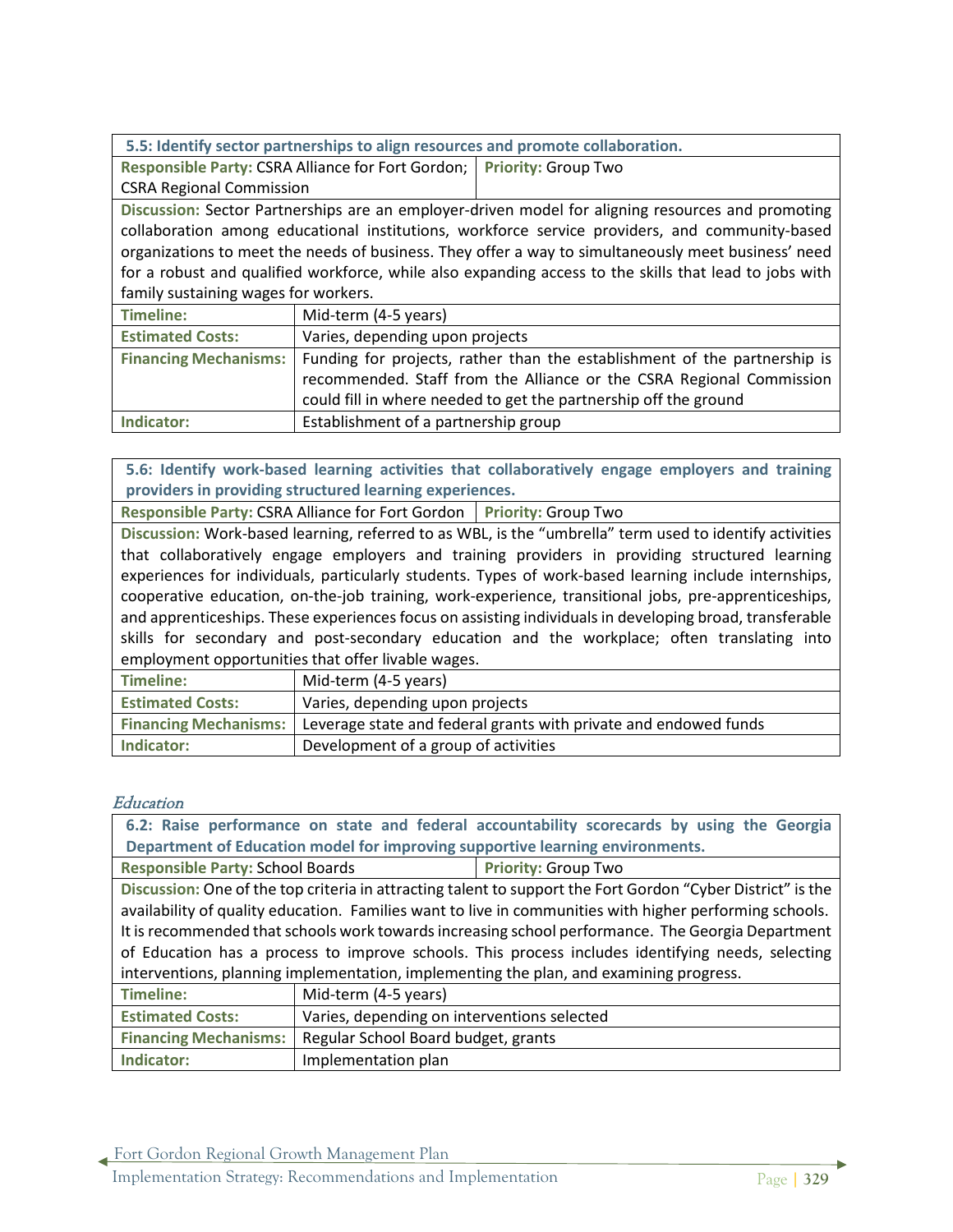**6.3: Foster collaboration between schools that have a cyber curriculum and those that don't to share how the model curriculum is taught.**

**Responsible Party: School Boards <b>Priority:** Group Two

**Discussion:** While a cyber curriculum is taught in many of the study area schools, it is not yet available in all of them. It is recommended that school districts consider expanding cyber curriculum teachings to those schools that do not yet offer it in their curriculum to create easy access. This cyber curriculum provides a head start for students wishing to pursue a cyber career and also trains a future local cyber workforce.

| Timeline:               | Short-term (1-3 years)                                             |
|-------------------------|--------------------------------------------------------------------|
| <b>Estimated Costs:</b> | Moderate                                                           |
|                         | <b>Financing Mechanisms:</b>   Regular School Board budget, grants |
| Indicator:              | Plan to increase cyber education offerings                         |

| 6.4: During annual school facility plan reviews, review technology as upgrades can improve |                                                                |  |  |
|--------------------------------------------------------------------------------------------|----------------------------------------------------------------|--|--|
| operational efficiency.                                                                    |                                                                |  |  |
| <b>Responsible Party: School Boards</b><br><b>Priority: Group Two</b>                      |                                                                |  |  |
| Discussion: Invest in technology upgrades to improve operational efficiency.               |                                                                |  |  |
| <b>Timeline:</b>                                                                           | Ongoing                                                        |  |  |
| <b>Estimated Costs:</b>                                                                    | Moderate                                                       |  |  |
| <b>Financing Mechanisms:</b>                                                               | Regular School Board budget, grants                            |  |  |
| Indicator:                                                                                 | Schedule of technology improvements included in school budgets |  |  |

| 6.5: Continue to recruit teachers at in state and out of state teaching colleges.                     |                                     |                            |  |
|-------------------------------------------------------------------------------------------------------|-------------------------------------|----------------------------|--|
| <b>Responsible Party: School Boards</b>                                                               |                                     | <b>Priority: Group Two</b> |  |
| Discussion: According to efficiency reports, strategic plans, and interviews with school board staff, |                                     |                            |  |
| there is a need for additional teachers in the Study Area. Recommend the continuation of efforts to   |                                     |                            |  |
| recruit teachers at in state and out of state teaching colleges.                                      |                                     |                            |  |
| Timeline:                                                                                             | Short-term (1-3 years)              |                            |  |
| <b>Estimated Costs:</b>                                                                               | Moderate                            |                            |  |
| <b>Financing Mechanisms:</b>                                                                          | Regular School Board budget, grants |                            |  |
| Indicator:                                                                                            | Plans for recruitment of teachers   |                            |  |

| 6.6: Raise awareness of all study area schools of available education support programs for military      |                                                          |                            |  |
|----------------------------------------------------------------------------------------------------------|----------------------------------------------------------|----------------------------|--|
| families, e.g., Purple Star school program.                                                              |                                                          |                            |  |
| <b>Responsible Party: School Boards</b>                                                                  |                                                          | <b>Priority: Group Two</b> |  |
| Discussion: Military families face unique circumstances with frequent moves resulting in lost credits,   |                                                          |                            |  |
| missed lessons, and impacts on grading and graduation requirements. Raise awareness to all study area    |                                                          |                            |  |
| schools of available education support programs for military families, e.g., Purple Star school program. |                                                          |                            |  |
| <b>Timeline:</b>                                                                                         | Short-term (1-3 years)                                   |                            |  |
| <b>Estimated Costs:</b>                                                                                  | Minimal                                                  |                            |  |
| <b>Financing Mechanisms:</b>                                                                             | Regular School Board budget, grants                      |                            |  |
| Indicator:                                                                                               | Plan for education of local schools on military programs |                            |  |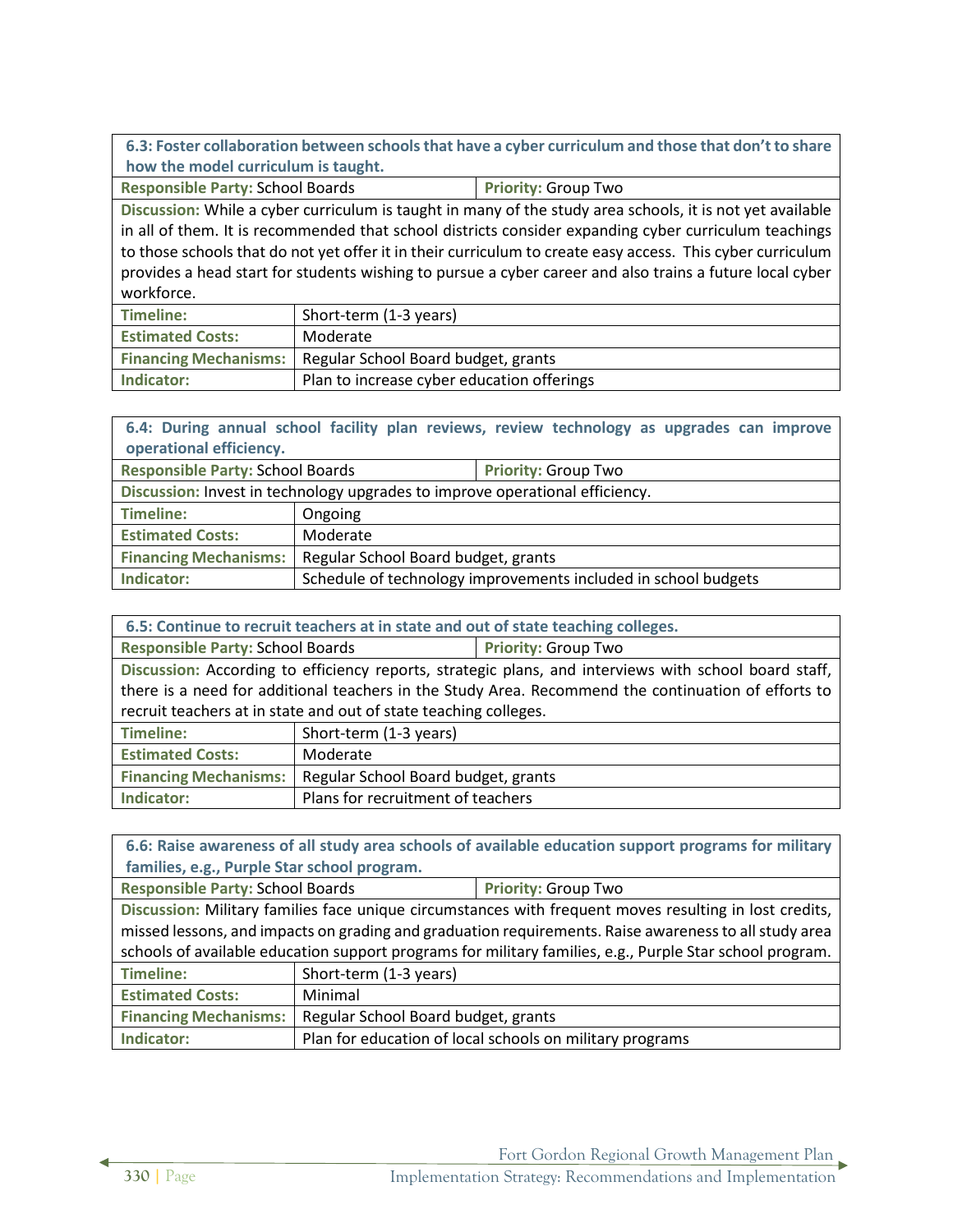**6.8: Apply for charitable foundation and organization grant opportunities that support educationrelated objectives. Beyond standard federal funding, search for additional grant opportunities.** 

**Responsible Party: School Boards <b>Priority:** Group Two

**Discussion:** Thousands of private foundations, corporations, and associations are dedicated to education-related objectives. Among the multitude of resources for searching is the website https://www.instrumentl.com/. These grants can be used to obtain additional educational materials that may not be included in a typical school budget. Beyond Department of Education Funding, federal CARES Act and additional grants are available. The following is a website that provides information on such programs https://www.grants.gov/.

| Timeline:                    | Short-term (1-3 years)                                                 |
|------------------------------|------------------------------------------------------------------------|
| <b>Estimated Costs:</b>      | Minimal; search for potential resources could be performed by existing |
|                              | school board staff.                                                    |
| <b>Financing Mechanisms:</b> | Regular School Board budget, grants                                    |
| Indicator:                   | Applications for grants for educational materials                      |

# Health Care

| 7.1: Develop partnerships with local employers for local residencies, internships, and other training. |                                                                     |                                                                                                       |
|--------------------------------------------------------------------------------------------------------|---------------------------------------------------------------------|-------------------------------------------------------------------------------------------------------|
|                                                                                                        | Responsible Party: Health Care philanthropy,                        | <b>Priority: Group Two</b>                                                                            |
| medical schools                                                                                        |                                                                     |                                                                                                       |
| Discussion: The Study Area is currently staffed at a rate below the national average of primary care   |                                                                     |                                                                                                       |
|                                                                                                        |                                                                     | physicians on a provider per 10,000-person basis. We estimate that 22 new primary care physicians are |
| needed now to rise to the national average, and 76 will be needed in 2030 relative to current ratios.  |                                                                     |                                                                                                       |
| (Note that this is primary care physicians only as specialists are overindexed in the local area.)     |                                                                     |                                                                                                       |
| <b>Timeline:</b>                                                                                       | Short-term (1-3 years)                                              |                                                                                                       |
| <b>Estimated Costs:</b>                                                                                | Minimal                                                             |                                                                                                       |
| <b>Financing Mechanisms:</b>                                                                           | Grants, administered through local medical learning institutions    |                                                                                                       |
| Indicator:                                                                                             | Increase in the number of primary care physicians in the Study Area |                                                                                                       |

**7.2: Calculate and promote true compensation by understanding and communicating cost of living differentials in the Study Area versus larger markets.**

**Responsible Party:** Local economic development **Priority:** Group Two organizations **Discussion:** Despite having a medical school nearby, healthcare professionals interviewed noted that a shortage of primary care physicians exists because not enough of the medical school graduates choose to stay in the area. One reason for this is that these graduates could be getting paid more if they went

to other areas of the country, this could be further exacerbated by the pressure of high student debt. This high debt also has a strong influence over whether graduates of public medical schools will choose family and primary care. As debt increased for public medical students, their odds of practicing family care or primary care decreased. Raising awareness about the area's low cost of living could attract more physicians.

| Timeline:                    | Mid-term (4-5 years)                                                |
|------------------------------|---------------------------------------------------------------------|
| <b>Estimated Costs:</b>      | Minimal                                                             |
| <b>Financing Mechanisms:</b> | Existing economic development organization budgets for recruitment  |
| Indicator:                   | Increase in the number of primary care physicians in the Study Area |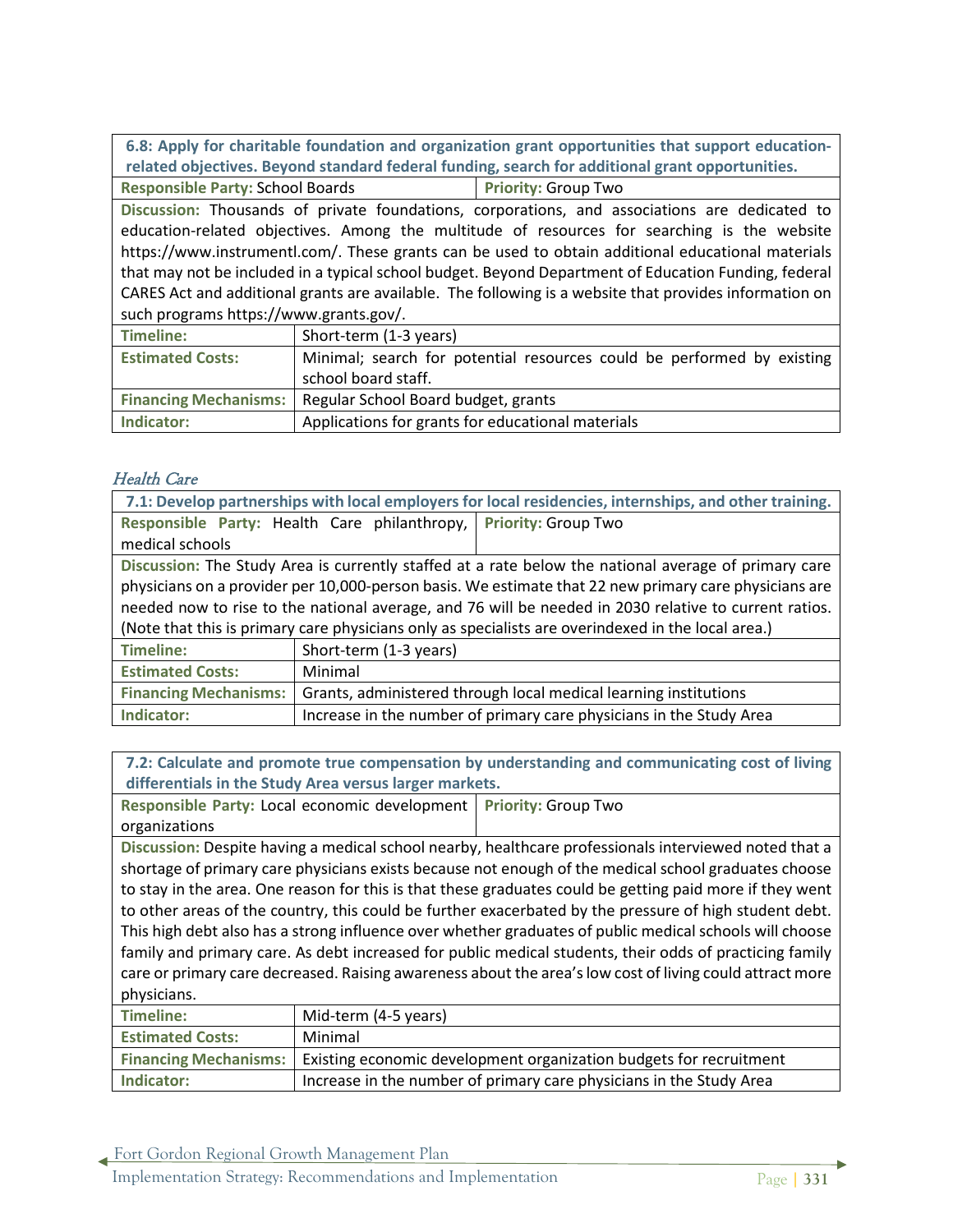**7.3: Increase use of incentives (e.g., loan forgiveness) for physicians graduating locally to stay in the area. Identify partners in this effort.**

**Responsible Party:** Health Care philanthropy, local governments **Priority:** Group Two

**Discussion:** Currently at the Medical College of Georgia, there are scholarships specifically for keeping students in Georgia. One scholarship is for a medical student who has matched into a primary care residency in Georgia. Another scholarship has the main goal of addressing the physician shortages of rural Georgia. Similarly, future scholarships could require that medical students get matched into a primary care residency in the Study Area. An increase in funding and direct contribution to student scholarships in other colleges and technical schools would be beneficial. These include the University of South Carolina Aiken and Aiken Technical College to name a few.

| Timeline:                                           | Mid-term (4-5 years)                                                |  |
|-----------------------------------------------------|---------------------------------------------------------------------|--|
| <b>Estimated Costs:</b>                             | Moderate                                                            |  |
| <b>Financing Mechanisms:</b> Grants, local partners |                                                                     |  |
| Indicator:                                          | Increase in the number of primary care physicians in the Study Area |  |

**7.4: Work with employers to increase compensation or benefits in physician recruitment and pharmacy technician and pharmacist recruitment. Responsible Party:** Health Care philanthropy, local **Priority:** Group Two government **Discussion:** The Study Area is currently notably understaffed relative to the national average of pharmacists and pharmacy technicians on a basis of providers per 10,000 people, and a notable population increase will increase the problem. The number of professionals in pharmacy and pharmacy tech would need to roughly double to meet the average presence of those degrees elsewhere in Georgia and South Carolina. Increasing compensation for pharmacy technicians and pharmacists could help attract more of these professionals to the Study Area. The same strategies used to attract pharmacists and pharmacy technicians can be used to attract physicians. **Timeline:** Long-term (5+ years)

| <b>Estimated Costs:</b>                             | High                                                                                             |
|-----------------------------------------------------|--------------------------------------------------------------------------------------------------|
| <b>Financing Mechanisms:</b> Grants, local partners |                                                                                                  |
| Indicator:                                          | Increase in the number of physicians, pharmacists, and pharmacy technicians<br>in the Study Area |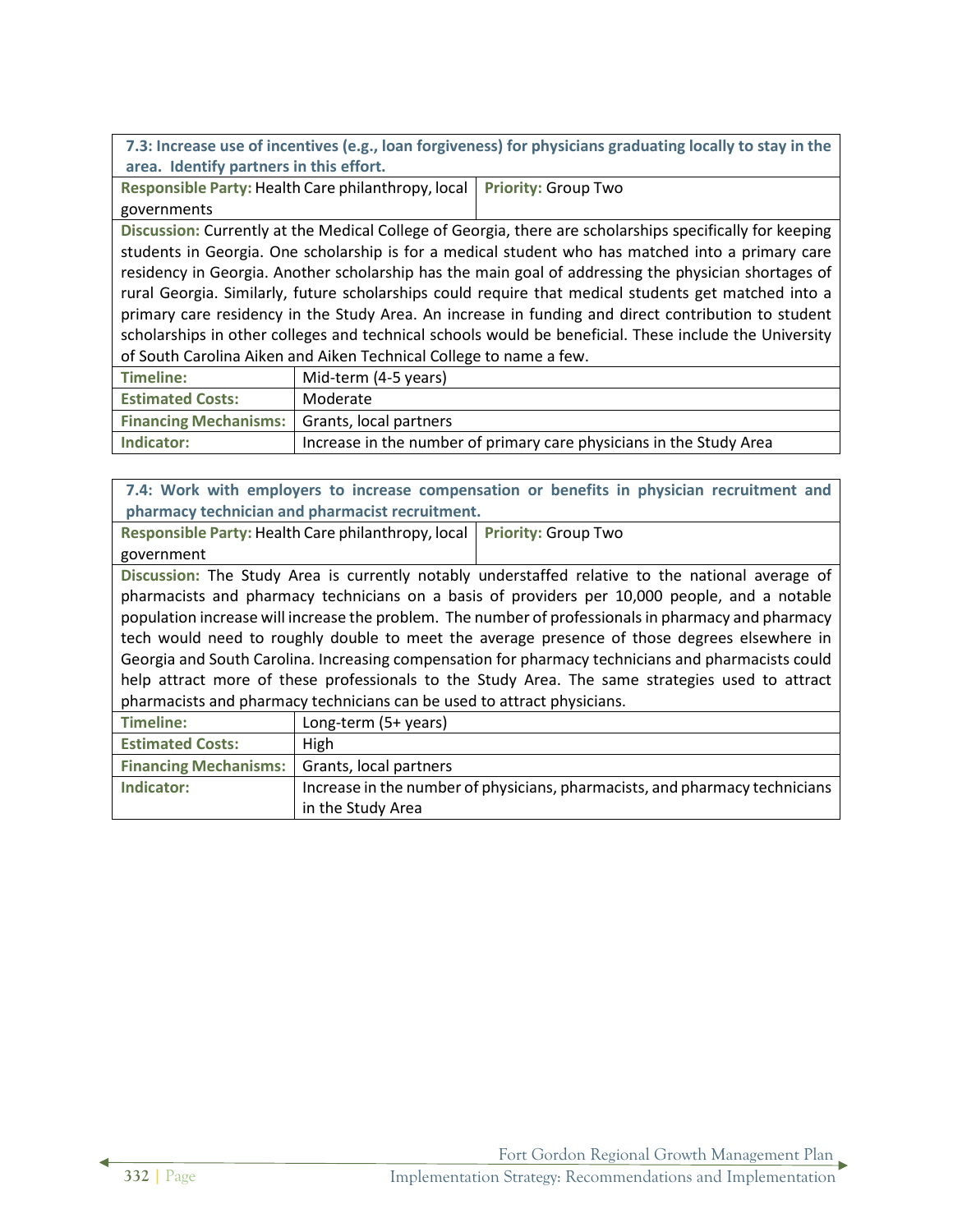**7.5: Increase awareness of health care career opportunities out of high school.**

**Responsible Party:** Local High schools, colleges **Priority:** Group Two with relevant programs

**Discussion:** In addition to being a doctor, there are a number of medical professional career paths. Young people with an interest in a health care career may not be aware of all of the potential paths available to them. Increasing awareness of potential careers can lead to more people filling technician and other needed positions. the Study Area is currently notably understaffed in numerous professions such as MRI, sonogram, radiologic, and laboratory technicians, and a notable population increase will increase the problem. The number of professionals in pharmacy and pharmacy tech would need to increase by anywhere from 25 percent to 100 percent in these various technical specialties to meet the average presence of those degrees elsewhere in Georgia and South Carolina.

| Timeline:               | Short-term (1-3 years)                                                   |  |
|-------------------------|--------------------------------------------------------------------------|--|
| <b>Estimated Costs:</b> | Low                                                                      |  |
|                         | <b>Financing Mechanisms:</b>   Health Care philanthropy, medical schools |  |
| Indicator:              | Increase in the number of medical technology fields such as MRI,         |  |
|                         | sonography, radiology, and lab tech fields.                              |  |

**7.8: If necessary, communicate needs to non-local hospital providers to inform them of upcoming growth opportunities.**

| Responsible Party: Local economic development   Priority: Group Two                 |  |  |
|-------------------------------------------------------------------------------------|--|--|
| organization                                                                        |  |  |
| Discussion: Informing local bospitals of the expected increased need will be inform |  |  |

n: Informing local hospitals of the expected increased need will be informative so they can consider strategic expansions. Economic development officials can also be of service to inform healthcare companies of future increased demand. Expansion of Fort Gordon's medical capacity, both in terms of hospital capacity and urgent care, is also an obvious solution for part of the increased demand and will lessen burdens on other parts of the community.

| Timeline:               | Mid-term (4-5 years)                                                             |
|-------------------------|----------------------------------------------------------------------------------|
| <b>Estimated Costs:</b> | Low                                                                              |
|                         | <b>Financing Mechanisms:</b>   Health Care philanthropy, medical schools, grants |
| Indicator:              | Communication plan                                                               |

| 7.10: Increase paramedic and first-responder capacity to address personal crisis situations, using       |                                                               |                            |
|----------------------------------------------------------------------------------------------------------|---------------------------------------------------------------|----------------------------|
| similar strategies as seen in Strategy 7.9 for increasing the supply of medical technicians and hospital |                                                               |                            |
| capacity.                                                                                                |                                                               |                            |
|                                                                                                          | Responsible Party: Local government, local public             | <b>Priority: Group Two</b> |
| health<br>departments,                                                                                   | vocational<br>training                                        |                            |
| organizations                                                                                            |                                                               |                            |
| Discussion: Expanding paramedic services, could also assist with immediate health care needs. A recent   |                                                               |                            |
| article in the Journal of the Georgia Public Health Association, also noted that Community Health        |                                                               |                            |
| Workers can be a valuable tool for mental health along with physical health issues and can also lessen   |                                                               |                            |
| burdens on other strategic issues identified in this report, such as hospital and physician capacity.    |                                                               |                            |
| <b>Timeline:</b>                                                                                         | Mid-term (4-5 years)                                          |                            |
| <b>Estimated Costs:</b>                                                                                  | Moderate                                                      |                            |
| <b>Financing Mechanisms:</b>                                                                             | Local government, local health departments                    |                            |
| Indicator:                                                                                               | Expanded mental health and substance abuse treatment capacity |                            |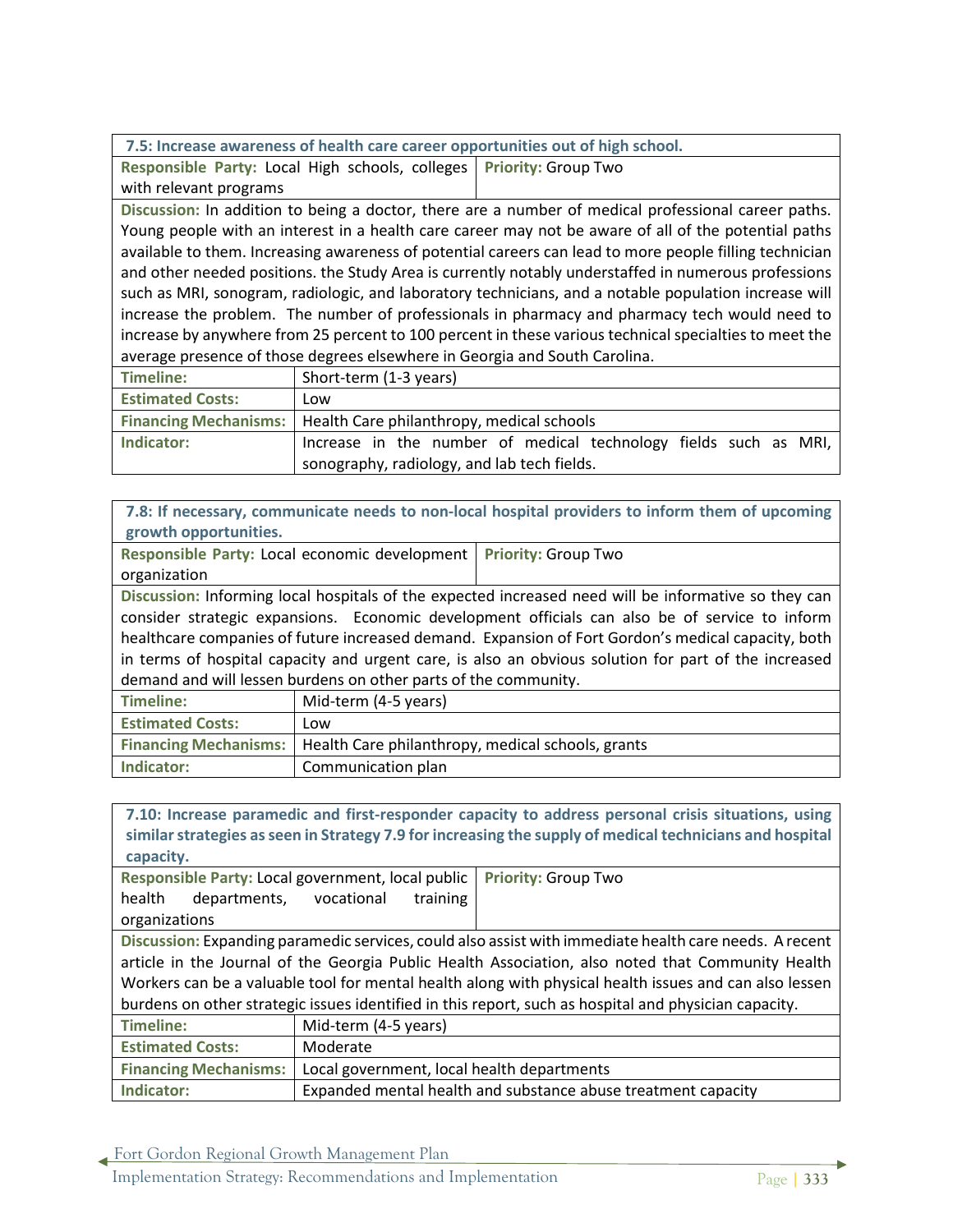# Housing

**8.1: Identify and reach out to housing and land use experts from regional counties about serving on Housing Leadership Team.**

**Responsible Party:** CSRA Regional Commission **Priority: Group Two** 

**Discussion:** In the Study Area, as with most regions, housing does not have an explicit leadership group assigned with maintaining and growing the region's potential. While housing may be an issue that other regional organizations and local governments consider, there is not one regional entity guiding overall housing efforts to promote development of all housing types and accommodate growth. Given that this housing assessment is focused on a multi-county region with communities across state boundaries, the group should include expertise from both sides of the Georgia-South Carolina border and both urban and rural communities. Expertise could be leveraged from multiple stakeholders including military, real estate development, construction, finance, community, economic development, and landowner representatives. Also given the broad geographic region, an organization that is separated from city and local government, but directly interfaces with these entities, would be the ideal structure. The CSRA Regional Commission or Alliance for Fort Gordon could spearhead this effort to ensure time and effort is dedicated to addressing housing needs driven by rapid regional growth.

| Timeline:               | Short-term (1-3 years)                                                                                     |
|-------------------------|------------------------------------------------------------------------------------------------------------|
| <b>Estimated Costs:</b> | Minimal; staff from the CSRA Regional Commission could add organization to                                 |
|                         | their duties                                                                                               |
|                         | Financing Mechanisms:   If additional staff time of a position is needed, regular source of staff salaries |
|                         | or grants                                                                                                  |
| Indicator:              | Outreach to housing and land use experts                                                                   |

| 8.2: After identifying members, formalize a housing leadership team spearheaded by the CSRA |                        |                                                                                    |
|---------------------------------------------------------------------------------------------|------------------------|------------------------------------------------------------------------------------|
| Regional Commission and Alliance for Fort Gordon to guide regional housing strategies.      |                        |                                                                                    |
| Responsible Party: CSRA Regional Commission,<br><b>Priority: Group Two</b>                  |                        |                                                                                    |
| Alliance for Fort Gordon, Regional Housing                                                  |                        |                                                                                    |
| Leadership Team                                                                             |                        |                                                                                    |
| Discussion: See discussion in Strategy 8.1.                                                 |                        |                                                                                    |
| <b>Timeline:</b>                                                                            | Short-term (1-3 years) |                                                                                    |
| <b>Estimated Costs:</b>                                                                     |                        | Minimal; staff from the CSRA Regional Commission could add organization to         |
|                                                                                             | their duties           |                                                                                    |
| <b>Financing Mechanisms:</b>                                                                |                        | If additional staff time of a position is needed, regular source of staff salaries |
|                                                                                             | or grants              |                                                                                    |
| Indicator:                                                                                  |                        | Formation of a Regional Housing Leadership Team                                    |

| 8.3: Conduct discussions with federal and state entities focused on housing to access funding.        |                      |                                                                                    |
|-------------------------------------------------------------------------------------------------------|----------------------|------------------------------------------------------------------------------------|
| Responsible Party: Regional Housing Leadership                                                        |                      | <b>Priority: Group Two</b>                                                         |
| Team                                                                                                  |                      |                                                                                    |
| Discussion: The regional housing leadership team should coordinate with state and federal entities to |                      |                                                                                    |
| identify possible sources of funding for housing projects.                                            |                      |                                                                                    |
| <b>Timeline:</b>                                                                                      | Mid-term (4-5 years) |                                                                                    |
| <b>Estimated Costs:</b>                                                                               |                      | Minimal; staff from the CSRA-RC could add organization to their duties             |
| <b>Financing Mechanisms:</b>                                                                          |                      | If additional staff time of a position is needed, regular source of staff salaries |
|                                                                                                       | or grants            |                                                                                    |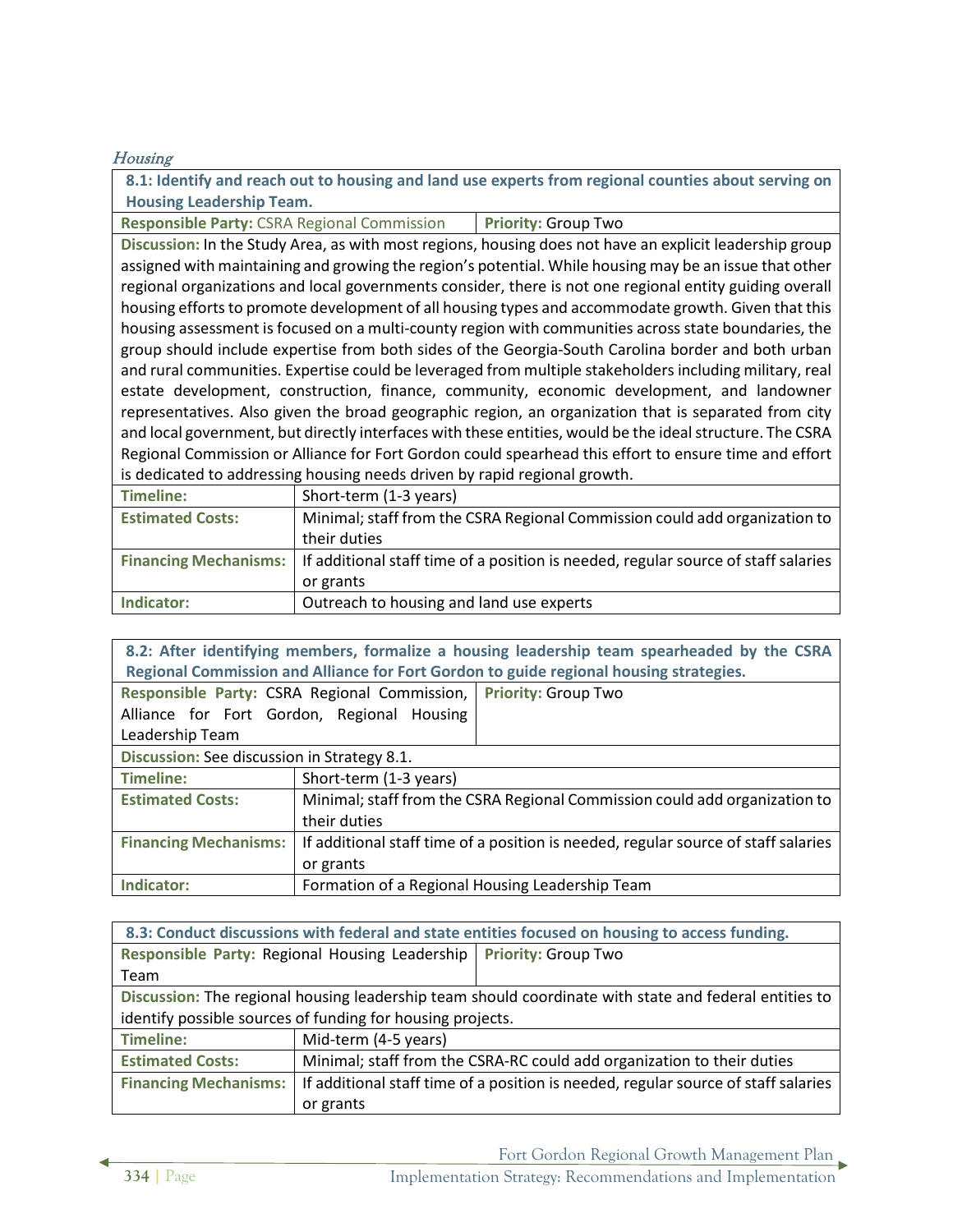| Indicator: | Outreach to state and federal housing entities |
|------------|------------------------------------------------|
|------------|------------------------------------------------|

**8.4: Convene local government planning officials and private developers to streamline regulations and promote desirable housing development.**

**Responsible Party:** Regional Housing Leadership Team **Priority:** Group Two

**Discussion:** After the creation of the housing leadership team, regular meetings should be convened to develop strategies to streamline regulations that may be making developing housing more difficult. By enlisting planning officials and private developers, consensus can be reached on where regulations can be refined to allow housing to be developed while also avoiding the potential negative outcomes that the regulations are intended to prevent.

| Timeline:               | Mid-term (4-5 years)                                           |
|-------------------------|----------------------------------------------------------------|
| <b>Estimated Costs:</b> | Moderate                                                       |
|                         | Financing Mechanisms:   Grant funding, or regular staff costs. |
| Indicator:              | Meeting of local government officials and private developers   |

**8.5: Encourage and facilitate conversations between property owners and developers to promote development of catalyst sites.**

**Responsible Party:** Regional Housing Leadership Team **Priority:** Group Two

**Discussion:** During meetings with property owners, developers, and builders, focus could initially be placed on meeting individually with property owners of land in catalyst sites about potential developments and to gauge their interest in allowing property to be acquired. A catalyst site is a location where, if redeveloped, has the potential to spur additional development, like a high-traffic intersection located along a main corridor. If property owners indicate a willingness to dispose of land, meetings could be facilitated with these property owners and known developers who can deliver types of high-quality multi-family and workforce housing products to begin land acquisition processes. These conversations could lead to acquisition of property by regional housing, development entities and partners which could influence the development type of these sites. Ultimately this could help promote development of housing that caters to needs of diverse growing populations.

| Timeline:               | Mid-term (4-5 years)                                           |
|-------------------------|----------------------------------------------------------------|
| <b>Estimated Costs:</b> | Moderate                                                       |
|                         | Financing Mechanisms:   Grant funding, or regular staff costs. |
| Indicator:              | Meeting of property owners and developers                      |

**8.7: Hold regional educational housing summits to communicate importance of best practices around land-use, zoning, and middle housing. Responsible Party:** Regional Housing Leadership **Priority:** Group Two Team **Discussion:** Communication of the best practices of housing development, concerning land use, zoning, and housing types to entities in the housing industry can lead to more efficient development of the types of housing that is needed in the area. Communicating what is possible and what is needed can lead to the development of a variety of housing types at different price points. **Timeline:** Short-term (1-3 years) **Estimated Costs:** Moderate **Financing Mechanisms:** Grants or regular staff time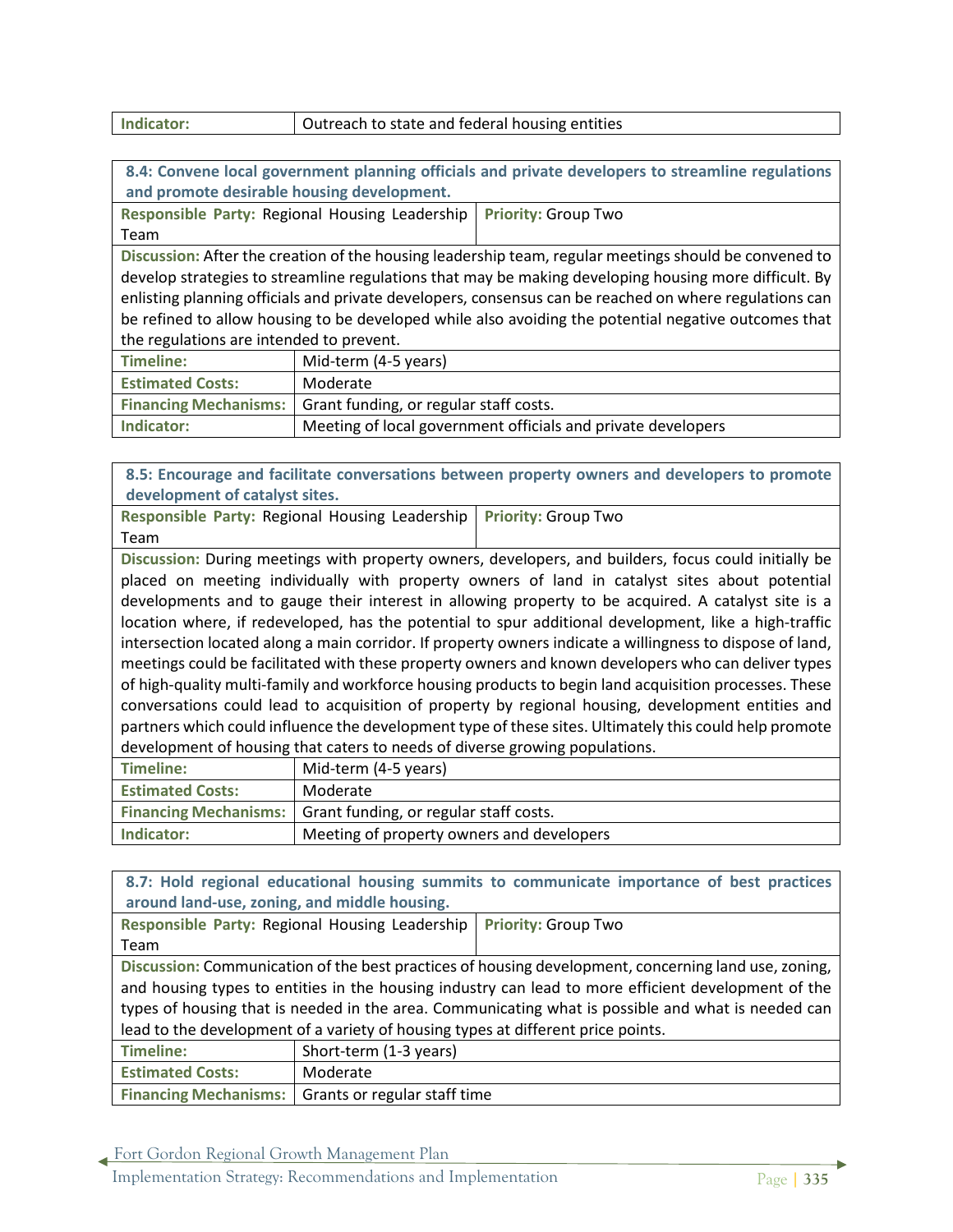|  | Indicator: | Series of housing summits |
|--|------------|---------------------------|
|--|------------|---------------------------|

| 8.8: Identify land that can be specifically designated for the purpose of housing development,     |                              |                                                                        |
|----------------------------------------------------------------------------------------------------|------------------------------|------------------------------------------------------------------------|
| especially rental or multi-family developments that can better accommodate regional growth.        |                              |                                                                        |
| Responsible Party: Regional Housing Leadership   Priority: Group Two                               |                              |                                                                        |
| Team                                                                                               |                              |                                                                        |
| Discussion: The identification of land that can be developed with needed housing types can help to |                              |                                                                        |
| streamline the development process. Notifying property owners and housing developers of the land   |                              |                                                                        |
| can lead to additional housing development.                                                        |                              |                                                                        |
| <b>Timeline:</b>                                                                                   | Short-term (1-3 years)       |                                                                        |
| <b>Estimated Costs:</b>                                                                            | Low                          |                                                                        |
| <b>Financing Mechanisms:</b>                                                                       | Grants or regular staff time |                                                                        |
| Indicator:                                                                                         |                              | Portfolio of land available for different types of housing development |
|                                                                                                    |                              |                                                                        |

| 8.9: Work with local governments and communities to implement overlay zoning.                          |                                      |  |
|--------------------------------------------------------------------------------------------------------|--------------------------------------|--|
| Responsible Party: Regional Housing Leadership<br><b>Priority: Group Two</b>                           |                                      |  |
| <b>Team and Local Governments</b>                                                                      |                                      |  |
| Discussion: Overlay Zoning is one method to direct development of larger land set asides for denser    |                                      |  |
| housing. Acting on priority land set asides would allow regulatory agencies to make specific rules for |                                      |  |
| these larger property tracts that do not necessarily apply outside of that zone, thereby significantly |                                      |  |
| easing the entitlement and development process in that location.                                       |                                      |  |
| <b>Timeline:</b>                                                                                       | Mid-term (4-5 years)                 |  |
| <b>Estimated Costs:</b>                                                                                | Moderate                             |  |
| <b>Financing Mechanisms:</b>                                                                           | Grant funding or regular staff costs |  |

**8.10: Review and reform existing land use and zoning regulation around best practices to promote development of middle housing.**

**Responsible Party:** Regional Housing Leadership Team and Local Governments **Priority:** Group Two

Indicator: **Draft overlay zoning for local governments** 

**Discussion:** Missing middle Housing includes buildings with multiple units that are compatible in scale with single family houses. As this description indicates, these types of developments are scaled between single family homes and mid-rise apartments and could include duplexes, triplexes, fourplexes, townhouses, and medium sized multiplexes. In many communities, this style and scale of housing is missing. This is likely the case for many communities in the region as there is somewhat limited housing diversity, as the region mostly contains detached single-family homes. Missing middle housing can provide attainable options that creates additional housing diversity in the region and addresses the needs of a wider range of existing and future residents.

| Timeline:               | Mid-term (4-5 years)                                        |
|-------------------------|-------------------------------------------------------------|
| <b>Estimated Costs:</b> | Moderate                                                    |
|                         | <b>Financing Mechanisms:</b> Grants or regular staff time   |
| Indicator:              | Draft land use and zoning regulations for local governments |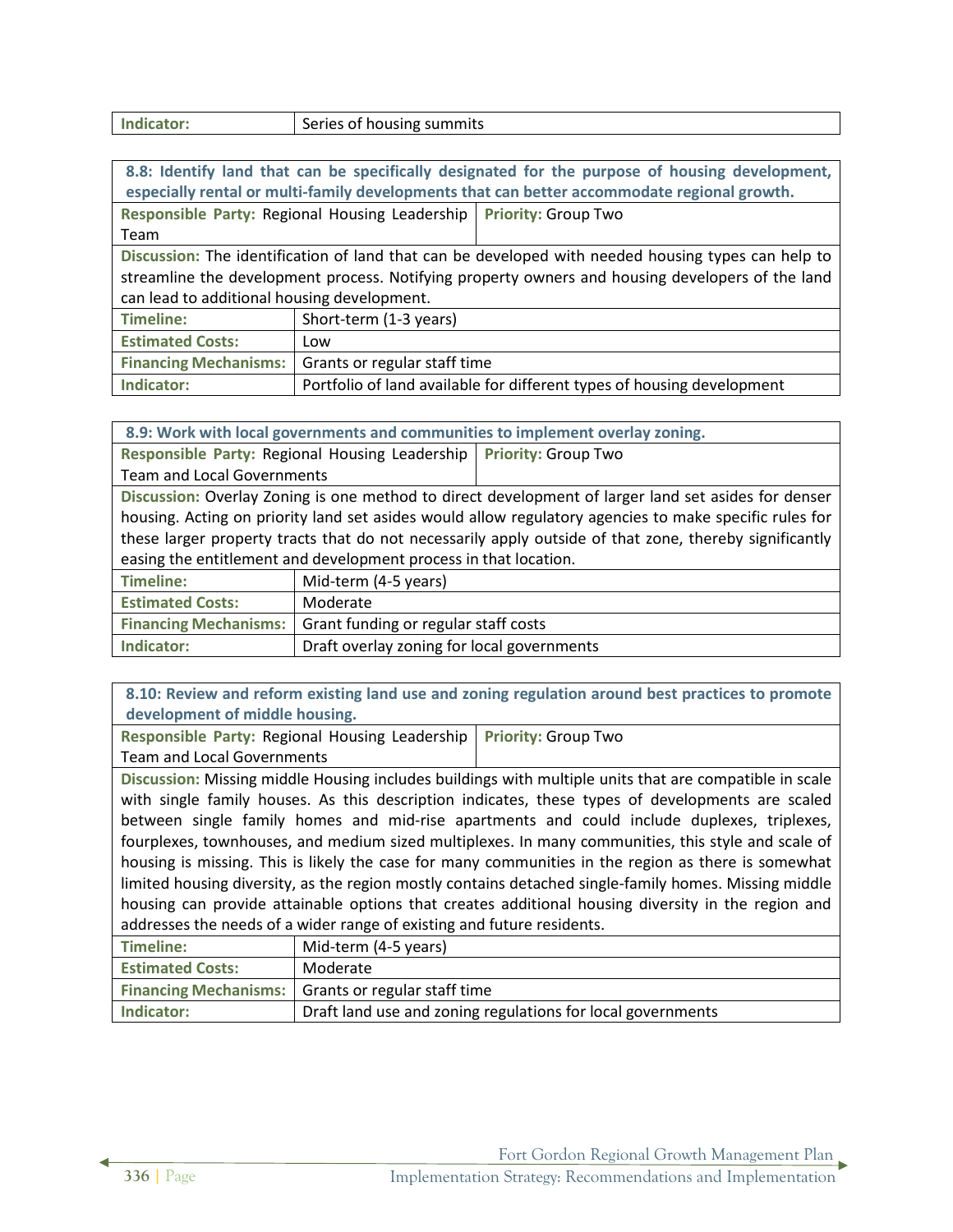**Responsible Party: Local Governments | Priority: Group Two** 

**Discussion:** Land costs and preparation serve as a significant upfront cost. This cost often makes it difficult for attainable housing projects to be profitable. For land owned, or strategically acquired by active partners, reduction or deferral of the land and preparation cost burden could help encourage attainable housing projects. This can be achieved through various local government financing tools on various scales of development, to include grants, special-purpose local tax option sales tax, planned capital improvement projects, or incentives for developers to make land improvements in Enterprise Zones through property tax abatement.

| Timeline:                                           | Long-term (5+ years)                    |
|-----------------------------------------------------|-----------------------------------------|
| <b>Estimated Costs:</b>                             | High                                    |
| <b>Financing Mechanisms:</b> Grants or tax revenues |                                         |
| Indicator:                                          | Implemented land cost reduction program |

**8.13: Provide a resource kit for local builders to better utilize state, federal, and local incentives to enable attainable housing developments.**

| Responsible Party: Regional Housing Leadership                                                               |                        | <b>Priority: Group Two</b> |
|--------------------------------------------------------------------------------------------------------------|------------------------|----------------------------|
| Team                                                                                                         |                        |                            |
| Discussion: Local communities could utilize the strategies listed in this section, and further build upon    |                        |                            |
| them, to provide a resource kit for local builders to better utilize state, federal, and local incentives to |                        |                            |
| enable attainable housing developments.                                                                      |                        |                            |
| Timeline:                                                                                                    | Short-term (1-3 years) |                            |
| <b>Estimated Costs:</b>                                                                                      | Low                    |                            |
| <b>Financing Mechanisms:</b> Grants or staff time                                                            |                        |                            |

**Indicator:** Completed resource kit

**8.14: Identify opportunities to revise restrictive zoning language to allow for denser housing development like duplexes, attached townhomes, condominiums, and apartments.**

**Responsible Party:** Regional Housing Leadership Team and Local Governments **Priority:** Group Two

**Discussion:** Increased land-use regulation and zoning is associated with rising home prices across the country. Revising restrictive zoning language to allow for denser housing development like duplexes, attached townhomes, condominiums, and apartments will allow for the development of attainable housing. Changes could include reducing minimum lot size requirements, allow for irregularly shaped lots to be developed for housing, increase mixed-use zoning, and increasing development growth caps. Inclusionary zoning programs tie in affordable housing development to market-rate housing by requiring or incentivizing specific percentages of united to be affordable for established household incomes.

| Timeline:                                         | Short-term (1-3 years)             |
|---------------------------------------------------|------------------------------------|
| <b>Estimated Costs:</b>                           | Moderate                           |
| <b>Financing Mechanisms:</b> Grants or staff time |                                    |
| Indicator:                                        | Draft revisions to zoning language |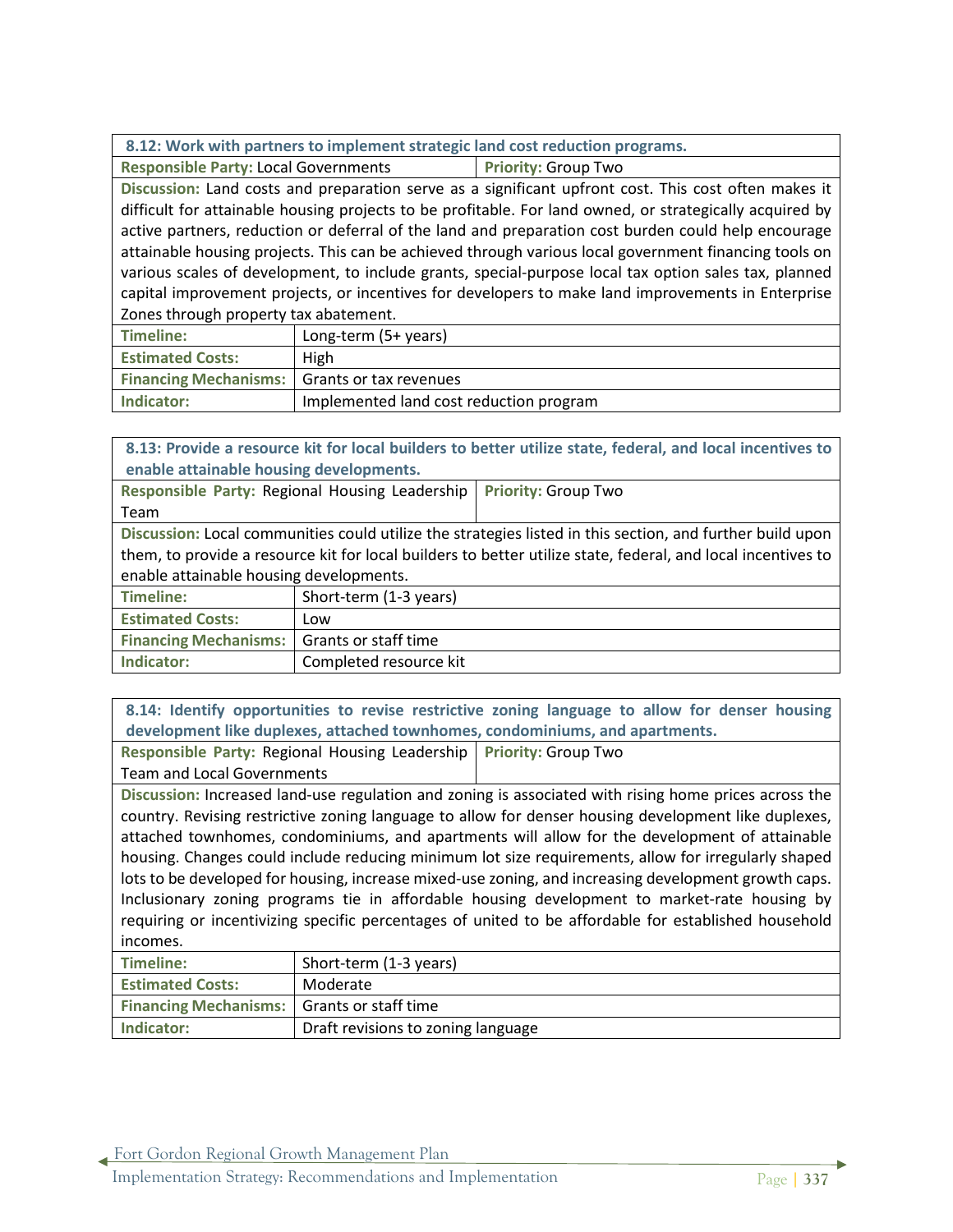**8.15: Assess rural development areas and determine areas at risk or facing ad hoc housing and commercial real estate with inefficient land-use patterns.**

**Responsible Party: Local Departments | Priority: Group Two** 

**Discussion:** It is important to consider a variety of housing types to meet the needs of the future population. A more rural setting, lower cost housing, less dense development, and tight-knit communities are appealing, and many residents are living and moving to more rural portions of the region. Rural locations can be susceptible to lower quality development as smaller communities generally do not have the planning capacity of more urban locations. This could lead to development of ad hoc housing and commercial real estate with inefficient land-use patterns due to immense growth pressure facing the region. Ultimately, this unorganized development could detract from these rural settings. Furthermore, Study Area communities need to be mindful of growth that could encroach on the Installation, creating challenges for its mission. Substantial housing development near the Installation is not conducive for military operations.

| Timeline:                                         | Mid-term (4-5 years)             |
|---------------------------------------------------|----------------------------------|
| <b>Estimated Costs:</b>                           | Moderate                         |
| <b>Financing Mechanisms:</b> Grants or staff time |                                  |
| Indicator:                                        | Report identifying at-risk areas |

**8.16: Identify areas for rural housing transition zones for development guided by rural land use policies.**

**Responsible Party: Local Departments Priority: Group Two** 

**Discussion:** The creation of planned and well-defined housing transition zones could help to attract families and growth to the region's smaller communities while offering more attainable housing choices to the broader housing market. Transition zones would identify land that would be designated for housing development guided by rural land-use policies.

| Timeline:                                         | Mid-term (4-5 years)                |
|---------------------------------------------------|-------------------------------------|
| <b>Estimated Costs:</b>                           | Moderate                            |
| <b>Financing Mechanisms:</b> Grants or staff time |                                     |
| Indicator:                                        | Report identifying transition zones |

**8.17: Establish rural land use policies in areas identified as transition zones.**

**Responsible Party: Local Departments Priority: Group Two** 

**Discussion:** Rural land-use policies would establish standards intended to improve the quality of housing to be developed, preserve open space, and make it easier to serve the regional housing community with utilities and infrastructure. Land-use planning, and development of these zones would be considerate of development constraints around the Installation.

| Timeline:                                         | Long-term (5+ years)    |
|---------------------------------------------------|-------------------------|
| <b>Estimated Costs:</b>                           | Moderate                |
| <b>Financing Mechanisms:</b> Grants or staff time |                         |
| Indicator:                                        | Draft land use policies |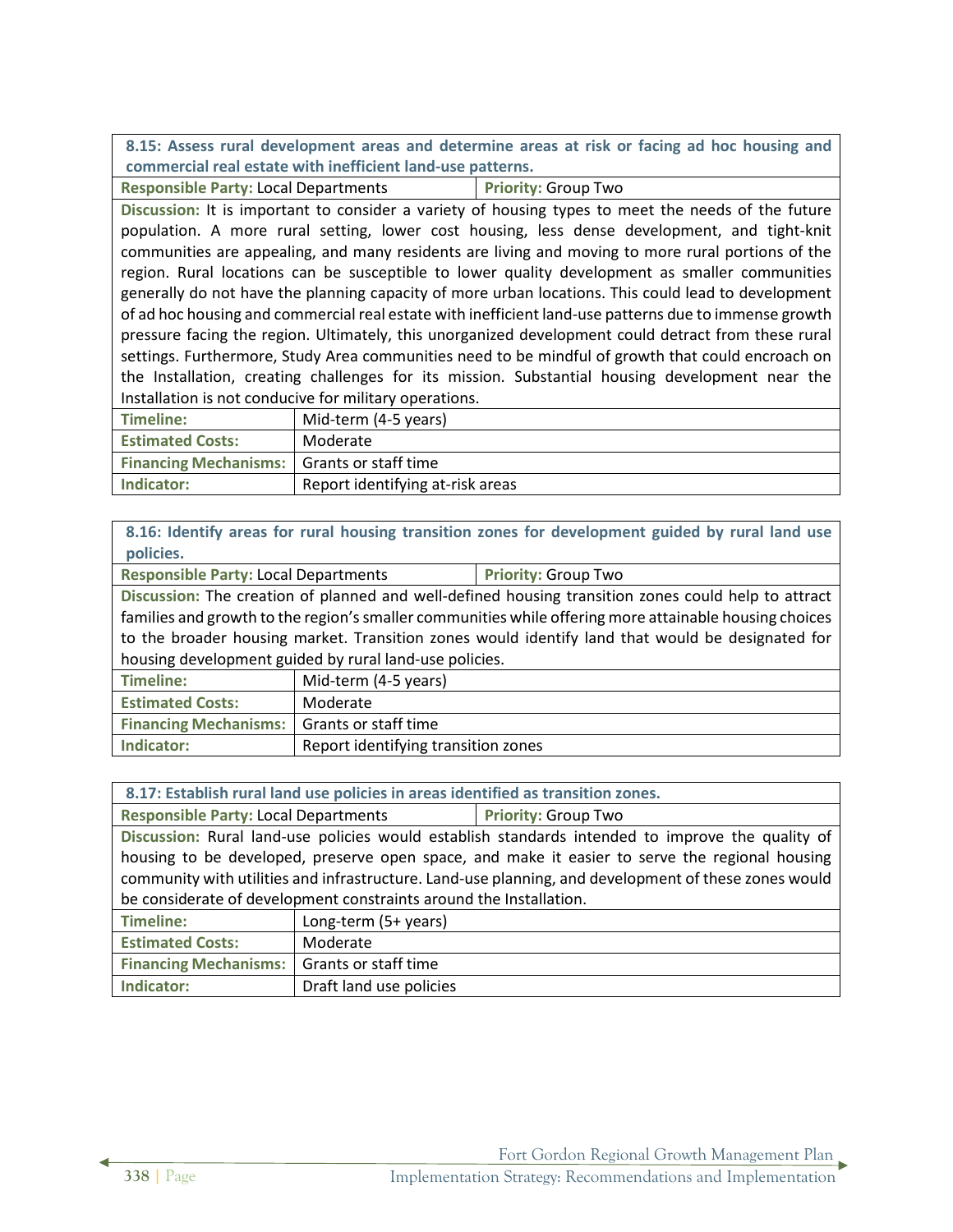**8.20: Form strategies and plans around leveraging nontraditional housing incentives including development of investment prospectuses.**

**Responsible Party: Local Departments | Priority: Group Two** 

**Discussion:** Opportunity Zones could be an incentive used to activate investment in more challenged and underserved markets within the region. With a well-conceived strategy, the region could leverage Opportunity Zones to promote investment in distressed census tracts. The incentive allows a deferral and reduction in capital gains allowing investment in business growth, housing improvements, and infrastructure updates. Opportunity Zones promote economic development by providing federal capital gains tax advantages for investments made in these areas. Investors can realize deferral and reduction of capital gains taxes in investments held for at least 5 years with additional incentives available for investments maintained in Opportunity Zones for 7 and 10 years. This incentive can help address funding gaps in residential projects in areas where residential markets are less established.

| Timeline:                                         | Mid-term (4-5 years)                   |
|---------------------------------------------------|----------------------------------------|
| <b>Estimated Costs:</b>                           | Moderate                               |
| <b>Financing Mechanisms:</b> Grants or staff time |                                        |
| Indicator:                                        | Identification of strategies and plans |

# Child Care

| 9.1: Incentivize the expansion of operating hours of current off-post centers and/or on-base family<br>child development centers to operate 24 hours (or to the needs of the parent). |                                                                           |                            |
|---------------------------------------------------------------------------------------------------------------------------------------------------------------------------------------|---------------------------------------------------------------------------|----------------------------|
| <b>Responsible Party: Fort Gordon</b>                                                                                                                                                 |                                                                           | <b>Priority: Group Two</b> |
| Discussion: Some military families work early morning or overnight shifts, when most childcare centers                                                                                |                                                                           |                            |
| are closed. This is a need that is not currently being met within the Study Area.                                                                                                     |                                                                           |                            |
| <b>Timeline:</b>                                                                                                                                                                      | Mid-term (4-5 years)                                                      |                            |
| <b>Estimated Costs:</b>                                                                                                                                                               | Moderate                                                                  |                            |
| <b>Financing Mechanisms:</b>                                                                                                                                                          | See Child Care chapter for potential funding sources.                     |                            |
| Indicator:                                                                                                                                                                            | Incentive programs for extended childcare hours, on-Installation and off. |                            |

| 9.2: Partner with other off-post centers and childcare providers as "extensions" to military childcare        |                                                                          |                            |  |
|---------------------------------------------------------------------------------------------------------------|--------------------------------------------------------------------------|----------------------------|--|
| that have the same policies and regulations as onsite centers.                                                |                                                                          |                            |  |
| <b>Responsible Party: Fort Gordon</b>                                                                         |                                                                          | <b>Priority: Group Two</b> |  |
| Discussion: Waitlists for on-post centers could be anywhere from a few weeks to several months. There         |                                                                          |                            |  |
| are three CDCs on base that care for children under 6 years old at Fort Gordon. Policies and standards        |                                                                          |                            |  |
| of care for on-installation childcare facilities are higher than those of the state. Partner facilities would |                                                                          |                            |  |
| have to meet these requirements.                                                                              |                                                                          |                            |  |
| <b>Timeline:</b>                                                                                              | Short-term (1-3 years)                                                   |                            |  |
| <b>Estimated Costs:</b>                                                                                       | Low                                                                      |                            |  |
| <b>Financing Mechanisms:</b>                                                                                  | See Child Care chapter for potential funding sources.                    |                            |  |
| Indicator:                                                                                                    | Partnership plan for working with off-installation childcare facilities. |                            |  |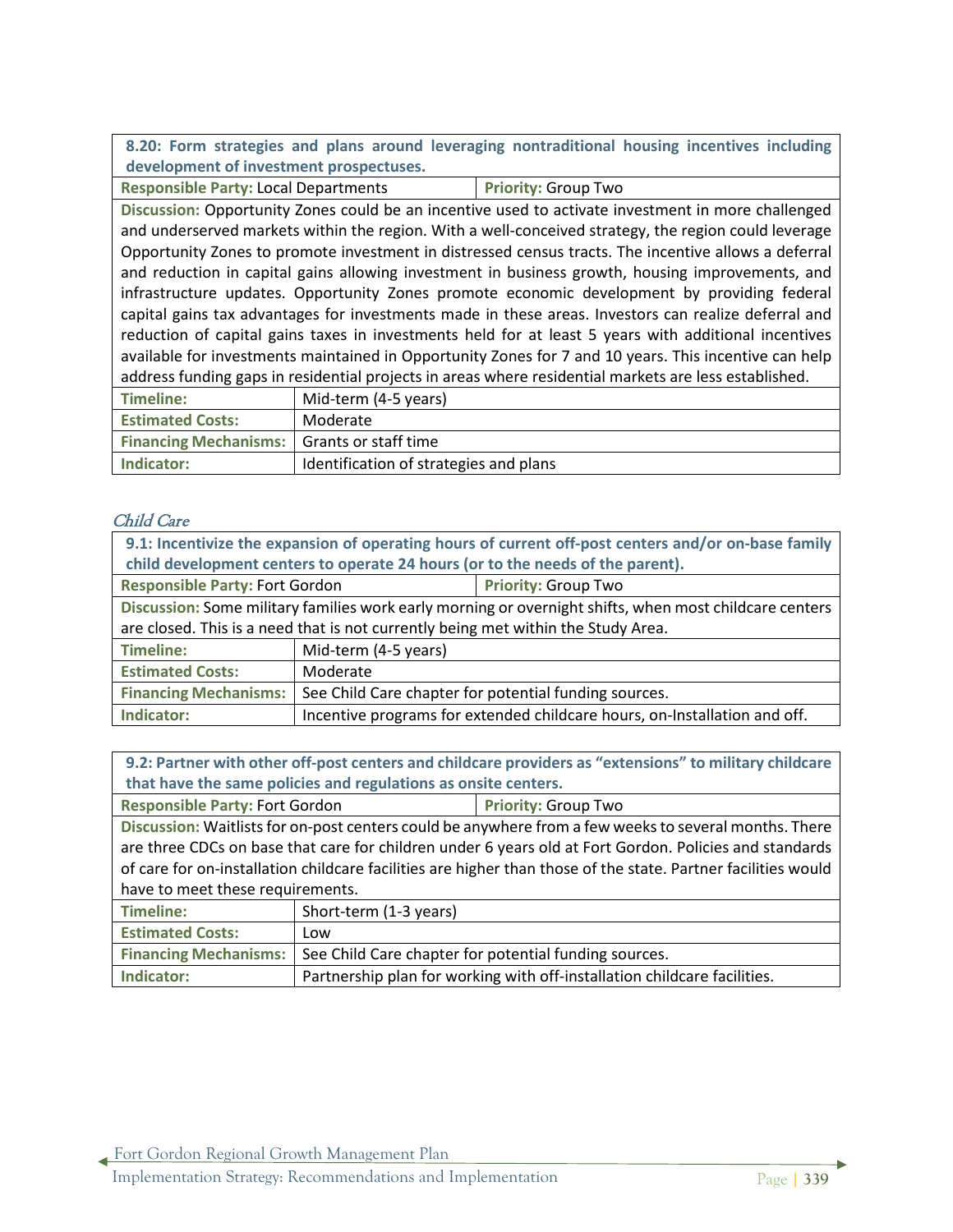| 9.4: Communicate with new arrivals to facilitate placement of children. |
|-------------------------------------------------------------------------|
|-------------------------------------------------------------------------|

**Responsible Party: Fort Gordon <b>Priority:** Group Two

**Discussion:** For child development centers (CDCs) on-post, the cost of the childcare is usually based on the family's total income. Interviewees commented on how waitlists for on-post centers could be anywhere from a few weeks to several months, according to conversations they have had with on post parents. There are three CDCs on base that care for children under 6 years old at Fort Gordon. Families should also be made aware of licensed facilities in the area.

| Timeline:               | Short-term (1-3 years)                                                        |
|-------------------------|-------------------------------------------------------------------------------|
| <b>Estimated Costs:</b> | Low                                                                           |
|                         | Financing Mechanisms:   See Child Care chapter for potential funding sources. |
| Indicator:              | Process for working with new families to help them find childcare in the area |

**9.5: Consider pilot programs such as the In-Home Child Care Fee Assistance Pilot to help military families.**

**Responsible Party: Fort Gordon <b>Priority:** Group Two **Discussion:** The DoD In-Home Child Care (IHCC) Fee Assistance Pilot Program is a program that serves military families whose full-time childcare needs are best met by an in-home childcare provider. For qualifying families and providers offered enrollment, the IHCC pilot program will provide fee assistance towards full-time in-home childcare costs for a minimum of 30 hours to a maximum of 60 hours of childcare weekly. Eligible families are responsible for finding and employing their in-home childcare provider to care for their children. This program is not currently available at Fort Gordon.

| Timeline:                    | Long-term (5+ years)                                  |
|------------------------------|-------------------------------------------------------|
| <b>Estimated Costs:</b>      | Moderate                                              |
| <b>Financing Mechanisms:</b> | See Child Care chapter for potential funding sources. |
| Indicator:                   | Creation and trial of pilot programs.                 |

| 9.8: Provide support for small businesses to increase competitiveness and retention.                   |                                                       |                            |  |
|--------------------------------------------------------------------------------------------------------|-------------------------------------------------------|----------------------------|--|
| <b>Responsible Party: State/Local Governments</b>                                                      |                                                       | <b>Priority: Group Two</b> |  |
| Discussion: Childcare allows households with two working parents to function. Supporting small         |                                                       |                            |  |
| businesses meeting this need is important to the area's economy and quality of life. Programs offering |                                                       |                            |  |
| training, grants, and other financial incentives are needed.                                           |                                                       |                            |  |
| Timeline:                                                                                              | Long-term (5+ years)                                  |                            |  |
| <b>Estimated Costs:</b>                                                                                | High                                                  |                            |  |
| <b>Financing Mechanisms:</b>                                                                           | See Child Care chapter for potential funding sources. |                            |  |
| Indicator:                                                                                             | Plan to assist small businesses                       |                            |  |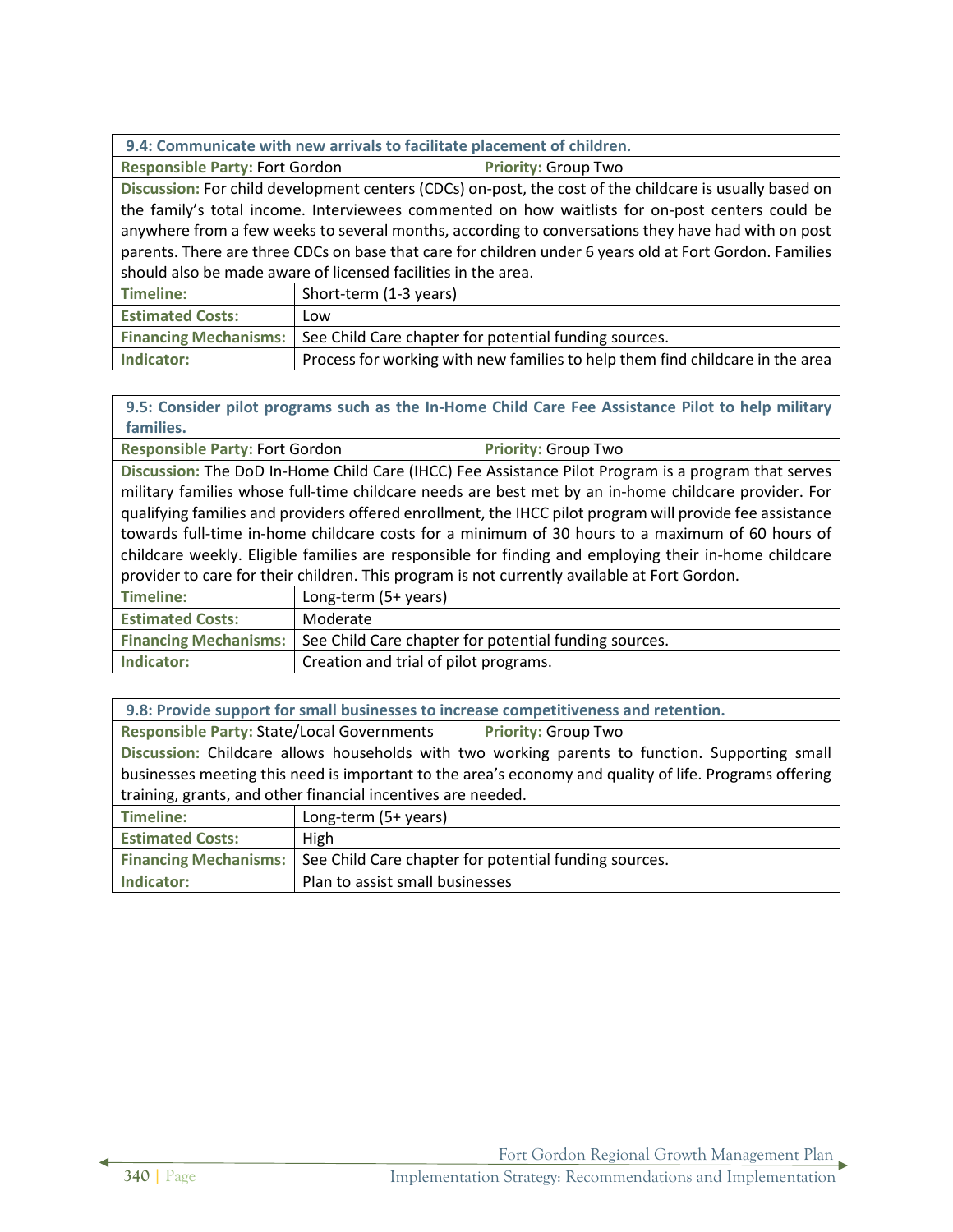| 9.9: Support the addition or enhancement of benefits for workers.                                        |                            |                                                       |  |
|----------------------------------------------------------------------------------------------------------|----------------------------|-------------------------------------------------------|--|
| <b>Responsible Party: Fort Gordon</b>                                                                    |                            | <b>Priority: Group Two</b>                            |  |
| Discussion: High turnover and retention challenges among childcare workers are historical concerns       |                            |                                                       |  |
| nationwide. Policy experts suggest increasing wages of childcare providers to at least those of teachers |                            |                                                       |  |
| with similar education levels such as preschool and kindergarten teachers. Based on the profiles of the  |                            |                                                       |  |
| average teacher and childcare worker, there is a difference of approximately \$6,000 dollars in median   |                            |                                                       |  |
| yearly earnings with preschool teachers working a median of ten more hours a week.                       |                            |                                                       |  |
| <b>Timeline:</b>                                                                                         | Mid-term (4-5 years)       |                                                       |  |
| <b>Estimated Costs:</b>                                                                                  | High                       |                                                       |  |
| <b>Financing Mechanisms:</b>                                                                             |                            | See Child Care chapter for potential funding sources. |  |
| Indicator:                                                                                               | Plan for providing support |                                                       |  |

| 9.10: Promote existing and/or enhanced state funded scholarships that will fully or partially pay for |                                                       |  |  |
|-------------------------------------------------------------------------------------------------------|-------------------------------------------------------|--|--|
| the education of childcare workers.                                                                   |                                                       |  |  |
| <b>Responsible Party: Fort Gordon</b><br><b>Priority: Group Two</b>                                   |                                                       |  |  |
| <b>Discussion:</b>                                                                                    |                                                       |  |  |
| <b>Timeline:</b>                                                                                      | Short-term (1-3 years)                                |  |  |
| <b>Estimated Costs:</b>                                                                               | Low                                                   |  |  |
| <b>Financing Mechanisms:</b>                                                                          | See Child Care chapter for potential funding sources. |  |  |
| Indicator:                                                                                            | Plan for promotional activities and materials         |  |  |

| 9.12: Educate current babysitters/nannies or unlicensed providers about the benefits of becoming      |                                              |                                                       |  |
|-------------------------------------------------------------------------------------------------------|----------------------------------------------|-------------------------------------------------------|--|
| licensed and certified and working with Bright from the Start to be quality rated.                    |                                              |                                                       |  |
| Responsible Party: Local Government/Child Care                                                        |                                              | <b>Priority: Group Two</b>                            |  |
| Industry                                                                                              |                                              |                                                       |  |
| Discussion: Many professional development opportunities and resources are also available to current   |                                              |                                                       |  |
| childcare providers. There are also resources for residents with aspirations to become licensed       |                                              |                                                       |  |
| providers. Scholarships and other financial assistance are available through state programs such as   |                                              |                                                       |  |
| DECAL for current and future childcare workers that want to be certified and/or acquire a college     |                                              |                                                       |  |
| degree. Educating current babysitters/nannies or unlicensed providers about the benefits of becoming  |                                              |                                                       |  |
| licensed and certified through working with Bright from the Start (also known as DECAL) to be quality |                                              |                                                       |  |
| rated would be beneficial to everyone.                                                                |                                              |                                                       |  |
| <b>Timeline:</b>                                                                                      | Short-term (1-3 years)                       |                                                       |  |
| <b>Estimated Costs:</b>                                                                               | Low                                          |                                                       |  |
| <b>Financing Mechanisms:</b>                                                                          |                                              | See Child Care chapter for potential funding sources. |  |
| Indicator:                                                                                            | Education materials for unlicensed providers |                                                       |  |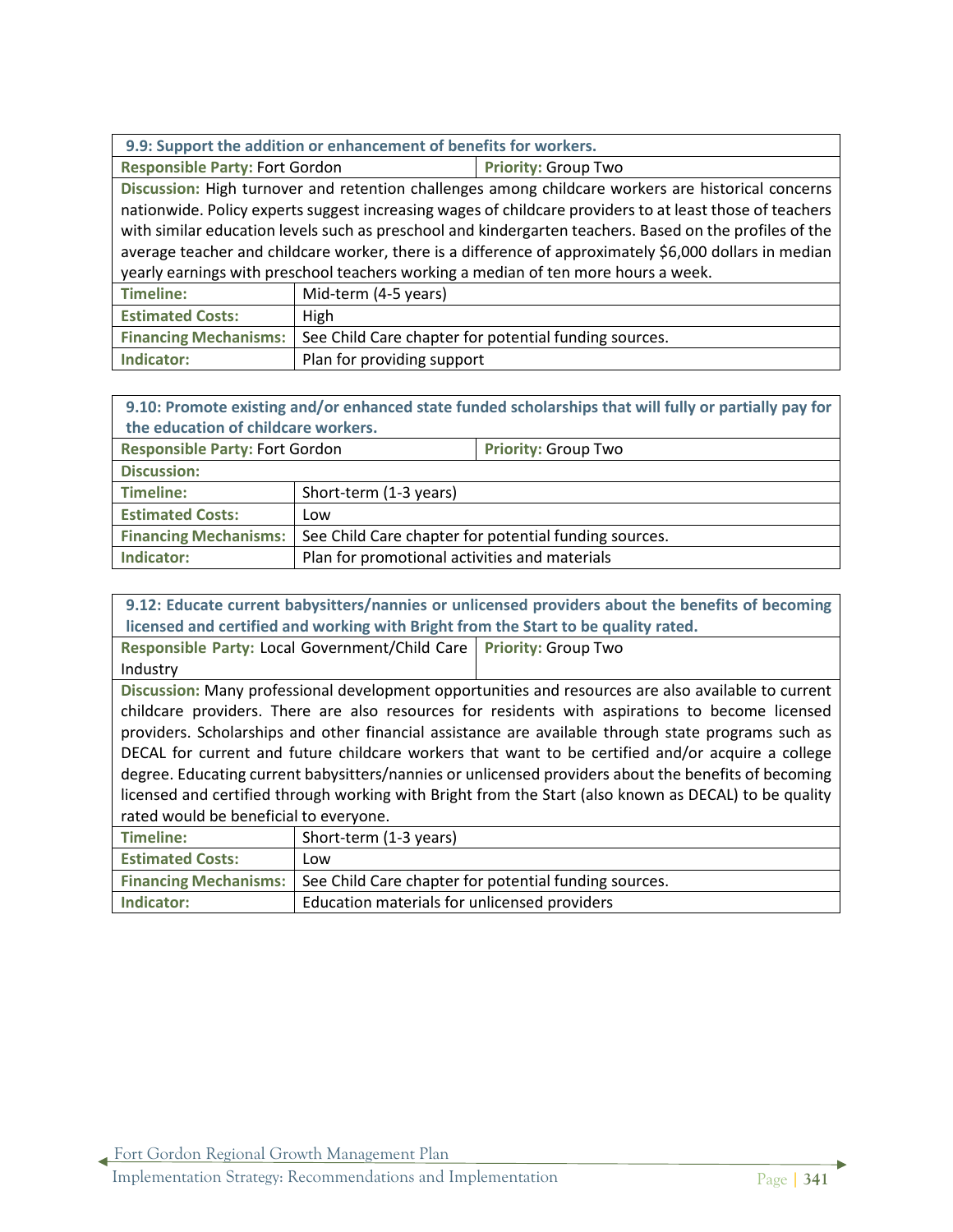**Infrastructure** 

**10.1: Work with communities within Augusta-Richmond, Burke, Columbia, Lincoln, McDuffie, Aiken, and Edgefield Counties to determine where areas of growth are to occur and develop potable water and sanitary sewer master plans to ensure that infrastructure is available where and when it is needed. Responsible Party: CSRA Regional Commission | Priority: Group Two** 

**Discussion:** Coordinate with local governments in the listed counties to ensure that there is adequate potable water and sanitary sewer capacity to serve expected population growth.

| Timeline:               | Long-term (5+ years)                                                                     |
|-------------------------|------------------------------------------------------------------------------------------|
| <b>Estimated Costs:</b> | Low                                                                                      |
|                         | Financing Mechanisms:   Infrastructure grants and regular infrastructure funding sources |
| Indicator:              | Coordination plan for local government utility providers                                 |

**10.2: Work with communities within Augusta-Richmond, Burke, Columbia, Lincoln, McDuffie, Aiken, and Edgefield Counties to identify and procure funding to support the potable water and sanitary sewer master plans.**

**Responsible Party: CSRA Regional Commission | Priority: Group Two** 

**Discussion:** Coordination with local governments in the listed counties is needed to ensure that there is adequate funding to assist in implementing potable water and sanitary sewer mater plans.

| Timeline:               | Long-term (5+ years)                                                                     |
|-------------------------|------------------------------------------------------------------------------------------|
| <b>Estimated Costs:</b> | High                                                                                     |
|                         | Financing Mechanisms:   Infrastructure grants and regular infrastructure funding sources |
| Indicator:              | Coordination plan for local government utility providers                                 |

# **11.1.3. Priority Group III**

# Transportation

| 3.7: Construct a new connector roadway from I-20 to Gate 6                                                 |                                                                        |  |                                             |
|------------------------------------------------------------------------------------------------------------|------------------------------------------------------------------------|--|---------------------------------------------|
| <b>Responsible Party:</b>                                                                                  |                                                                        |  | Augusta MPO; County   Priority: Group Three |
| Government                                                                                                 |                                                                        |  |                                             |
| Discussion: Columbia County has determined that a new interchange and connector road between I-20 and Gate |                                                                        |  |                                             |
| 6 is a way to eliminate traffic congestion at that gate.                                                   |                                                                        |  |                                             |
| <b>Timeline:</b>                                                                                           | Long-term (5+ years)                                                   |  |                                             |
| <b>Estimated Costs:</b>                                                                                    | High                                                                   |  |                                             |
| <b>Financing Mechanisms:</b>                                                                               | <b>GDOT, USDOT</b>                                                     |  |                                             |
| Indicator:                                                                                                 | Constructed connector roadway between exit described in Recommendation |  |                                             |
|                                                                                                            | 3.5 and Gate 6                                                         |  |                                             |

# Health Care

**7.6: Offer financial aid or other incentives for students to pursue medical technician fields. Identify partners in this effort.**

**Responsible Party:** Health Care philanthropy, local **Priority:** Group Three government

**Discussion:** In addition to being a doctor, there are a number of medical professional career paths. Young people with an interest in a health care career may not be aware of all of the potential paths available to them. Increasing awareness of potential careers can lead to more people filling technician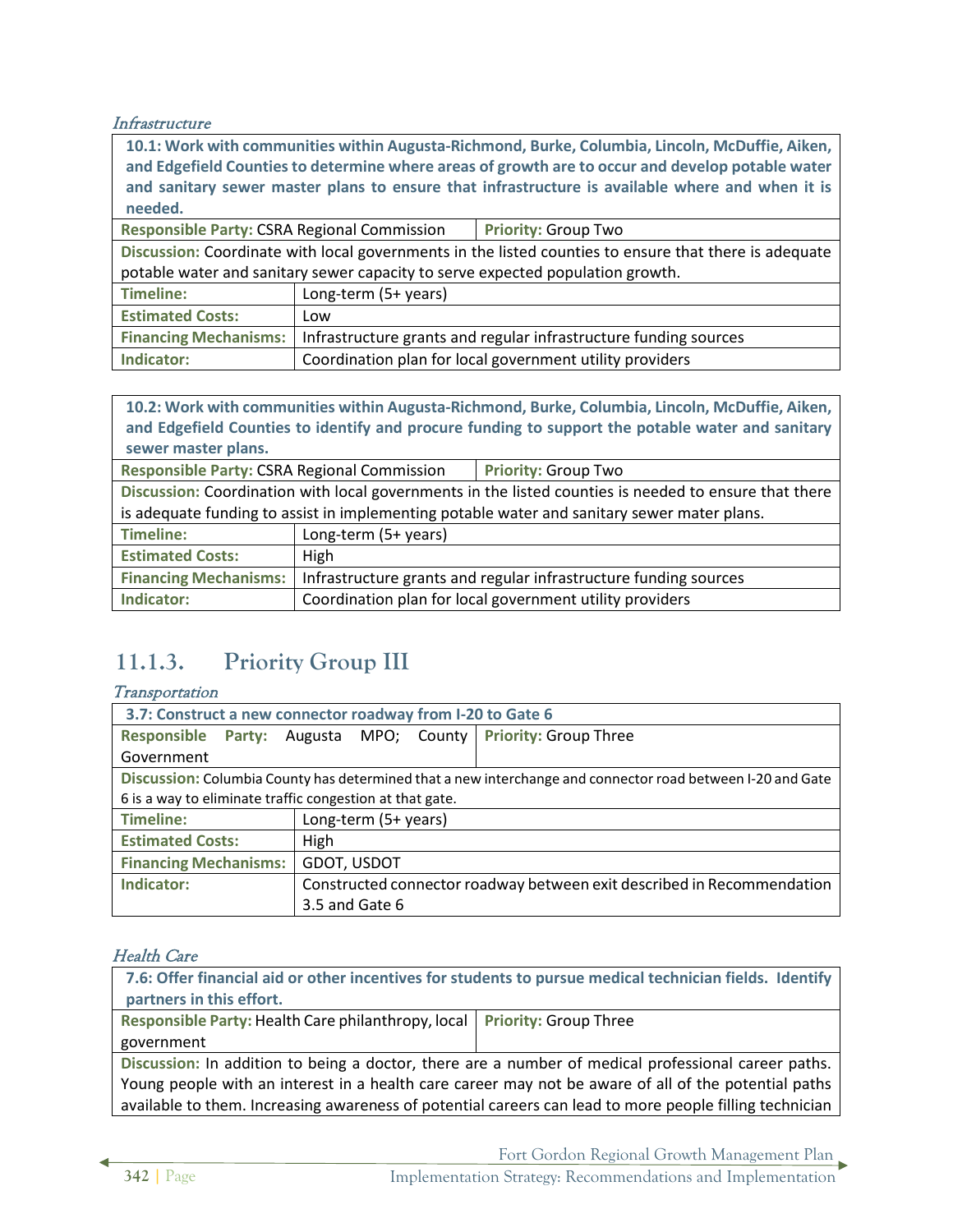and other needed positions. the Study Area is currently notably understaffed in numerous professions such as MRI, sonogram, radiologic, and laboratory technicians, and a notable population increase will increase the problem. The number of professionals in pharmacy and pharmacy tech would need to increase by anywhere from 25 percent to 100 percent in these various technical specialties to meet the average presence of those degrees elsewhere in Georgia and South Carolina.

| Timeline:               | Short-term (1-3 years)                                                    |  |  |
|-------------------------|---------------------------------------------------------------------------|--|--|
| <b>Estimated Costs:</b> | Low                                                                       |  |  |
|                         | Financing Mechanisms:   Health Care philanthropy, medical schools, grants |  |  |
| Indicator:              | Increase in the number of medical technology fields such as MRI,          |  |  |
|                         | sonography, radiology, and lab tech fields.                               |  |  |

# Housing

**8.11: Work with regional communities to implement a cost reduction program for builders/developers. Responsible Party: Local Governments | Priority: Group Three Discussion:** A cost reduction program is a public policy program that reduces the cost of developing attainable housing. This may include development line items such as: permit fee reductions, impact fee waivers, and utility improvement and hook-up fee reductions. In some cases, the costs may be reduced

or deferred until after completion of the project, thus reducing the amount of debt required during the construction period. Timeline: **Mid-term (4-5 years)** Estimated Costs: | Moderate

| <b>Estimated Costs:</b> | Moderate                                             |
|-------------------------|------------------------------------------------------|
|                         | Financing Mechanisms:   Grants or regular staff time |
| Indicator:              | Implementation of a cost reduction program           |

# **11.2. Monitoring Plan**

To ensure that Study Area communities continue to thrive, the recommendations within this chapter need to be implemented. Advisory Group members are ideally suited to serving in an important capacity to implement these recommendations. Composed of members from the CSRA Regional Commission, the Alliance for Fort Gordon, and other stakeholders, the Advisory Group can transition to an Implementation Group after the GMP is finalized and adopted. This group is tasked with implementation activities and ensures that implementation stays on track.

The Implementation Group can also act as a forum for continued communication and sharing of information and current events associated with the GMP after it is completed. As part of its activities, the Implementation Group can formalize the existing channels of communication and add additional ones to increase effectiveness and ensure that the channels remain open in the event of a change of staff at either the CSRA Regional Commission or local governments. Additional areas of communication could include websites, social media links, a list of points of contact for both the commission and local governments, and standardized methods of contact and response times. A communication guide could provide new personnel with the tools needed to ensure continued communication. Implementation recommendations are included in Priority Group I (section 11.1.1 this chapter) and include the formation of an Implementation Group as well as data gathering and coordination activities.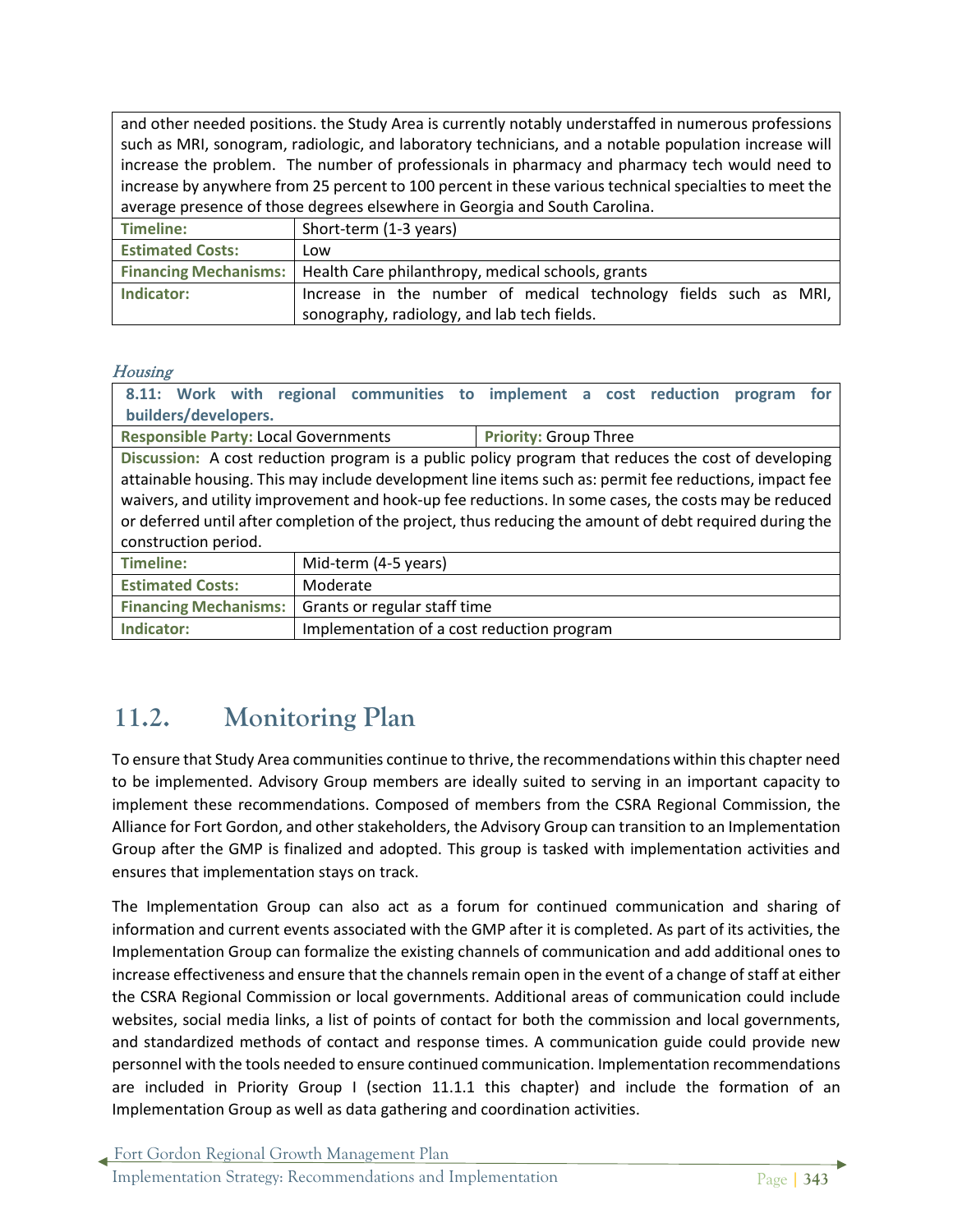# **11.3. Metrics**

In order to monitor the success of the GMP and to keep track of trends in the Study Area, key metrics to gauge the health of the community should be monitored. For example, keeping track of school capacity and performance metrics at Study Area schools would enable the Implementation Group to measure the community's school's ability to serve the population. Metrics should be publicly available and easily accessible. Staff at the CSRA Regional Commission, serving as staff to the GMP Implementation Group, could be charged with obtaining these metrics and providing an annual report to the Implementation Group. Included in Priority Group I (Section 11.1.1 of this chapter) is recommendation 11.9: Update Growth Management Plan and Quality of Life data annually to measure progress. While the exact metrics and their sources should be defined by the Implementation Group after their formation, with input from staff regarding what is available and accessible, a list of potential metrics and their sources in included in Table 11.1, below.

| Metric                                                                | Source                                                      | What is being measured                           |  |  |  |  |
|-----------------------------------------------------------------------|-------------------------------------------------------------|--------------------------------------------------|--|--|--|--|
| Population                                                            |                                                             |                                                  |  |  |  |  |
| <b>Base Personnel</b>                                                 | Fort Gordon                                                 | Factors<br>related<br>population<br>to<br>growth |  |  |  |  |
| <b>MSA Population Estimates</b>                                       | <b>American Community Survey</b>                            | Population growth                                |  |  |  |  |
| Transportation                                                        |                                                             |                                                  |  |  |  |  |
| <b>Traffic Counts</b>                                                 | <b>Surveying Service</b>                                    | Traffic volume                                   |  |  |  |  |
| ARTS Long Range Transportation                                        | <b>ARTS MPO</b>                                             | Planned<br>transportation                        |  |  |  |  |
| Plan                                                                  |                                                             | improvements                                     |  |  |  |  |
| <b>Public Services</b>                                                |                                                             |                                                  |  |  |  |  |
| Fire station drive time analysis                                      | Staff GIS analysis                                          | Gaps in response time coverage                   |  |  |  |  |
| Number of police officers                                             | Local police departments                                    | Maintenance of existing officer                  |  |  |  |  |
|                                                                       |                                                             | ratios                                           |  |  |  |  |
|                                                                       | Employment, Economic Development, and Workforce Development |                                                  |  |  |  |  |
| Current Jobs by NAICS codes                                           | Economic<br>modeling<br>statistics                          | Changes in economic base                         |  |  |  |  |
|                                                                       | consultants                                                 |                                                  |  |  |  |  |
| Jobs in targeted industry groups                                      | modeling<br>Economic<br>statistics                          | Growth in targeted Industries                    |  |  |  |  |
|                                                                       | consultants                                                 |                                                  |  |  |  |  |
| Education                                                             |                                                             |                                                  |  |  |  |  |
| <b>CCRPI Scores</b>                                                   | Georgia School Districts                                    | College preparedness                             |  |  |  |  |
| School Report Cards<br>South Carolina Board of Education              |                                                             | Student performance                              |  |  |  |  |
| <b>Available Instructional Spaces</b>                                 | <b>School Districts</b>                                     | <b>School Capacity</b>                           |  |  |  |  |
| <b>Health Care</b>                                                    |                                                             |                                                  |  |  |  |  |
| Health Care Professionals by type<br><b>American Community Survey</b> |                                                             | Density Index of health<br>care                  |  |  |  |  |
| per 10,000 people for Study Area,                                     |                                                             | professionals                                    |  |  |  |  |
| Georgia, South Carolina, and US                                       |                                                             |                                                  |  |  |  |  |
| <b>Housing</b>                                                        |                                                             |                                                  |  |  |  |  |
| Number of housing units by type<br><b>American Community Survey</b>   |                                                             | Housing stock                                    |  |  |  |  |
| Vacancy rates<br><b>American Community Survey</b>                     |                                                             | Vacant housing                                   |  |  |  |  |
| <b>American Community Survey</b><br>Occupancy type                    |                                                             | Housing characteristics                          |  |  |  |  |
| Mortgage and rent costs                                               | <b>American Community Survey</b>                            | Housing costs                                    |  |  |  |  |
| <b>American Community Survey</b><br>Income                            |                                                             | Housing affordability                            |  |  |  |  |

Table 11.1: Potential Metrics for GMP Implementation Monitoring